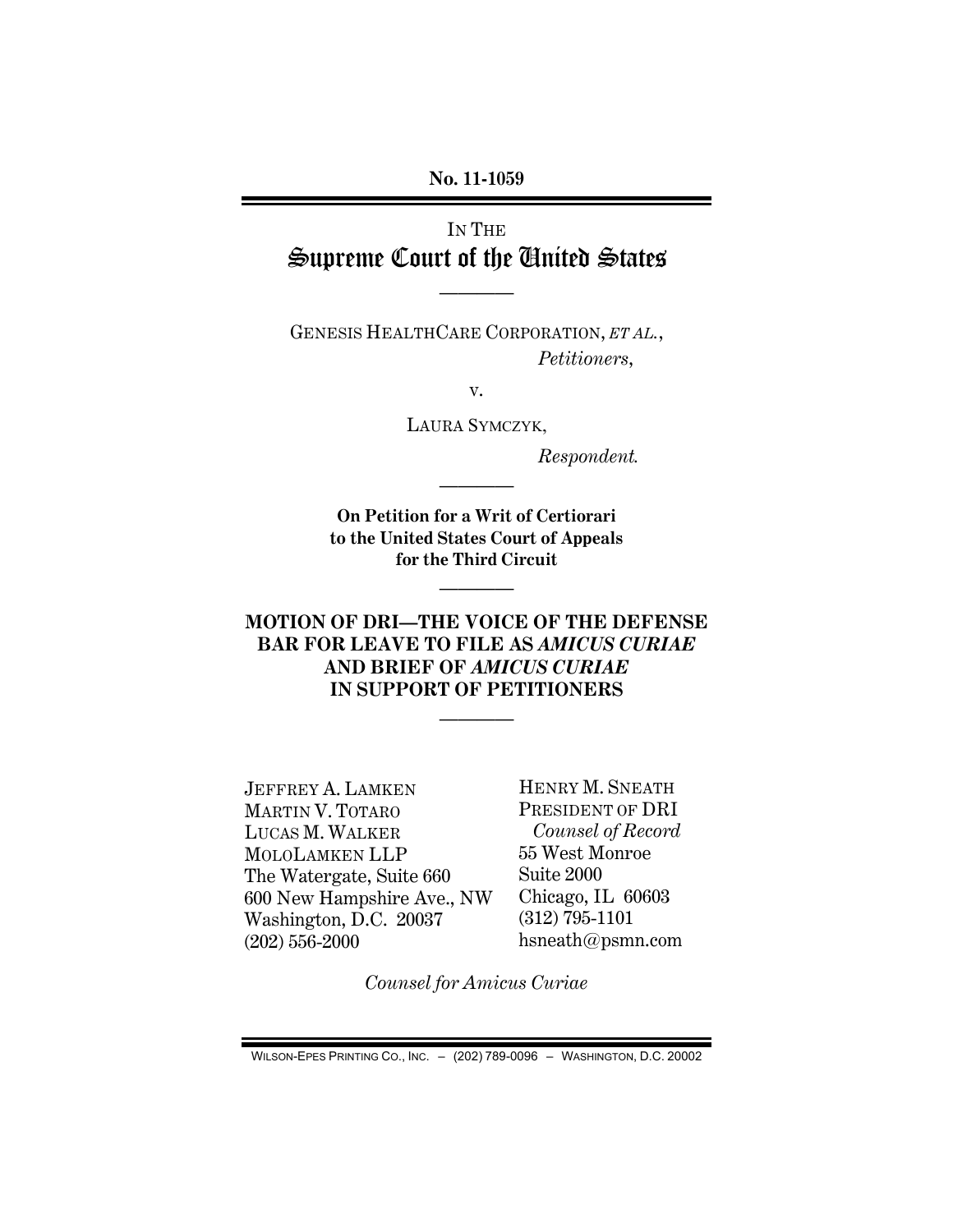### **MOTION OF DRI—THE VOICE OF THE DEFENSE BAR FOR LEAVE TO FILE AS** *AMICUS CURIAE*

Pursuant to this Court's Rule 37.2(b), DRI—The Voice of the Defense Bar moves for leave to file the accompanying brief as *amicus curiae* in support of petitioners. Counsel for petitioners has consented to the filing of this brief and that consent has been lodged with the Clerk. Counsel for respondent has withheld consent.

*Amicus curiae* is the leading organization of defense attorneys and in-house counsel involved in the defense of civil litigation. DRI provides members with access to resources and tools to enable them to provide high-quality, balanced, and excellent service to their clients and corporations. DRI is host to more than 25 substantive committees whose focus is to develop ongoing and critical dialogue about areas of practice. For the past 50 years, DRI has sought to enhance the skills, effectiveness, and professionalism of defense lawyers; anticipate and address issues germane to defense lawyers and the civil justice system; promote appreciation of the role of the defense lawyer; improve the civil justice system; and preserve the civil jury.

This case concerns whether a lawsuit can proceed whether it continues as a live case or controversy within the judicial power of Article III—after the lone plaintiff has lost any financial or other legally cognizable interest in any judgment that might result. The decision below answered that question in the affirmative, allowing a suit to proceed under the collective-action provision of the Fair Labor Standards Act (FLSA) after the plaintiff lost her personal stake in the outcome.

DRI has a significant interest in the resolution of that question. DRI's members routinely defend clients in col-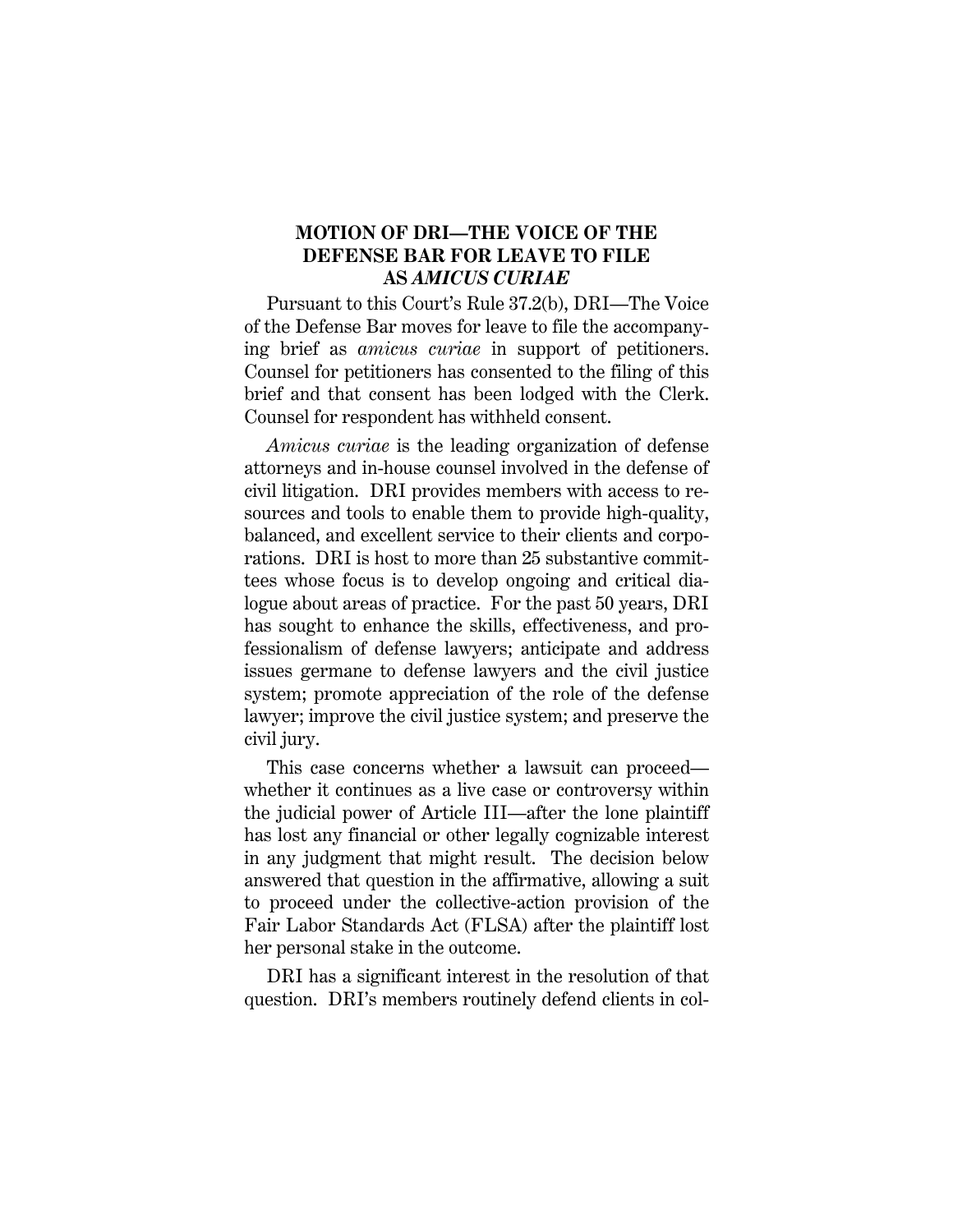lective litigation across the Nation, whether under the FLSA, Rule 23, or other applicable statutes. In view of its broad membership and their experience in such matters, DRI has a unique perspective and insight into the issue. DRI regularly participates as *amicus curiae* before this Court on issues of collective litigation and the need for uniform rules. See, *e.g.*, *Ticketmaster* v. *Stearns* (No. 11-983); *Wal-Mart Stores, Inc.* v. *Dukes*, 131 S. Ct. 2541 (2011).

DRI, its members, and the clients its members represent also have an ongoing interest in ensuring that federal courts confine themselves to their constitutionally appointed role of adjudicating live cases and controversies between actual parties. In *amicus*'s view, allowing lawsuits to proceed absent a live controversy between identifiable parties, as the Third Circuit did below, is incompatible with basic principles of fairness and is inconsistent with the judiciary's role in our system of government. And the ruling below has a broad impact. It affects myriad cases under the FLSA: In the 12-month period from 2010 to 2011, "[t]he number of FLSA cases filed in federal court \* \* \* increased more than 15 percent," and "[t]he majority of the cases are collective actions." Shannon Green, *Wage and Hour Litigation is Big—and Getting Bigger*, Corp. Counsel, Mar. 19, 2012, http://www.law.com/jsp/cc/PubArticleCC.jsp?id=1202546 026856. The decision below will also govern suits brought under various other statutes that incorporate the FLSA's collective-action provision. See, *e.g.*, 29 U.S.C. § 626(b) (Age Discrimination in Employment Act). And it has implications for proper application of the case or controversy requirement in numerous other contexts. DRI's experience in studying and litigating these issues allows it to provide a unique perspective to this Court.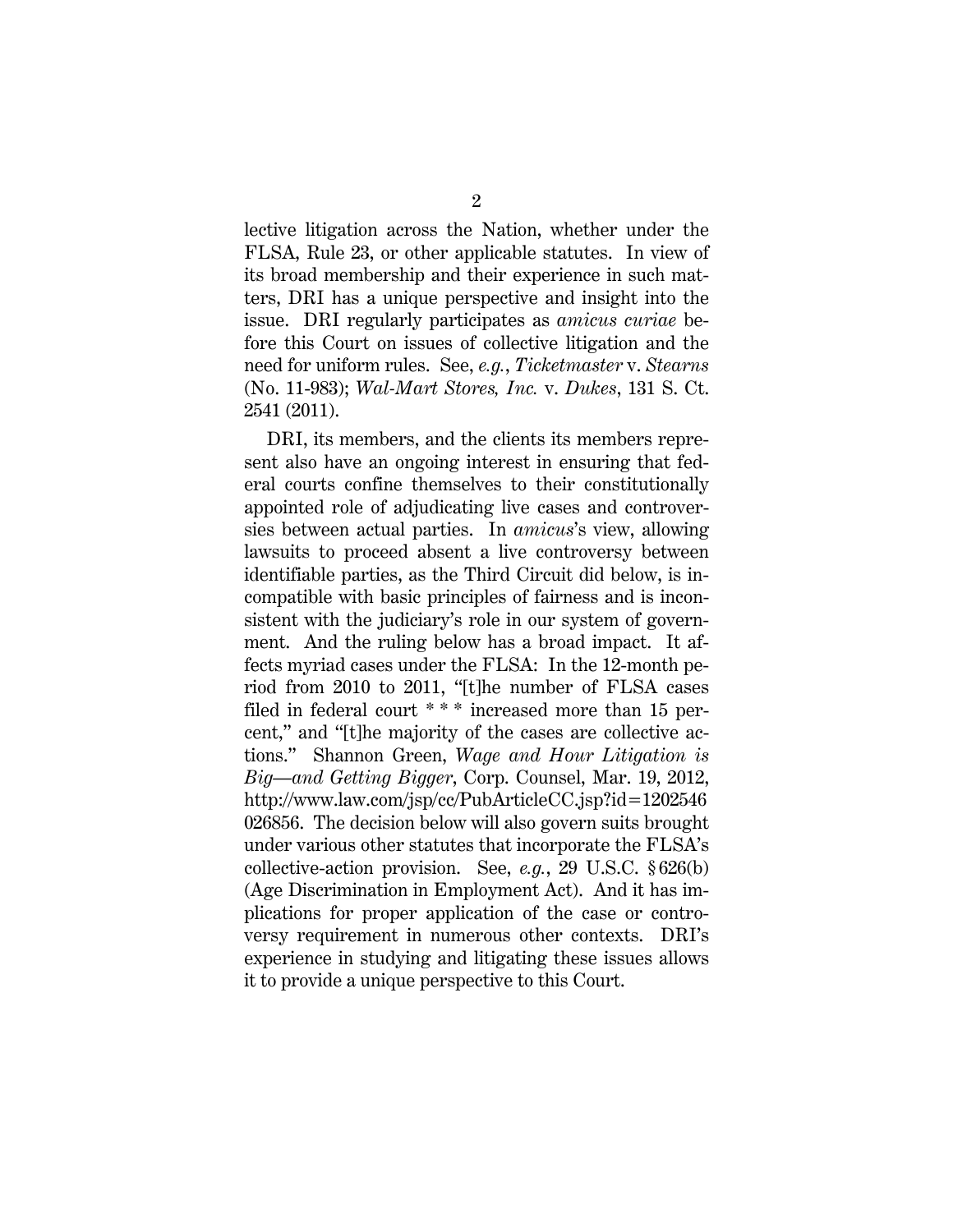For the foregoing reasons, the motion of DRI—The Voice of the Defense Bar for leave to file the accompanying brief as *amicus curiae* should be granted.

Respectfully submitted.

JEFFREY A. LAMKEN MARTIN V. TOTARO LUCAS M. WALKER MOLOLAMKEN LLP The Watergate, Suite 660 600 New Hampshire Ave., NW Washington, D.C. 20037 (202) 556-2000

HENRY M. SNEATH PRESIDENT OF DRI *Counsel of Record*  55 West Monroe Suite 2000 Chicago, IL 60603 (312) 795-1101 hsneath@psmn.com

*Counsel for Amicus Curiae* 

**MARCH 2012**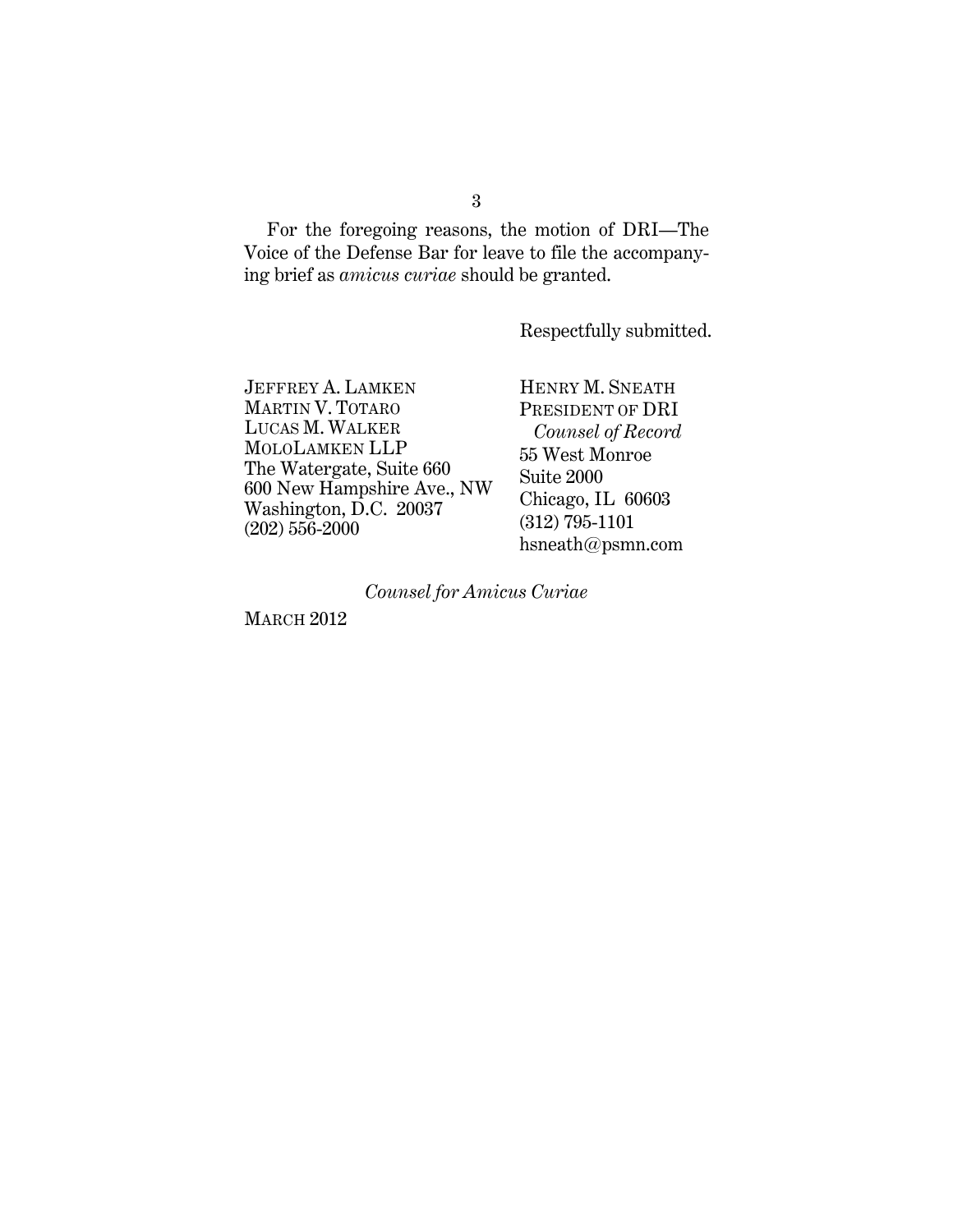# **QUESTION PRESENTED**

Whether a case becomes moot, and thus beyond the judicial power of Article III, when the lone plaintiff receives an offer from the defendants to satisfy all of the plaintiff 's claims.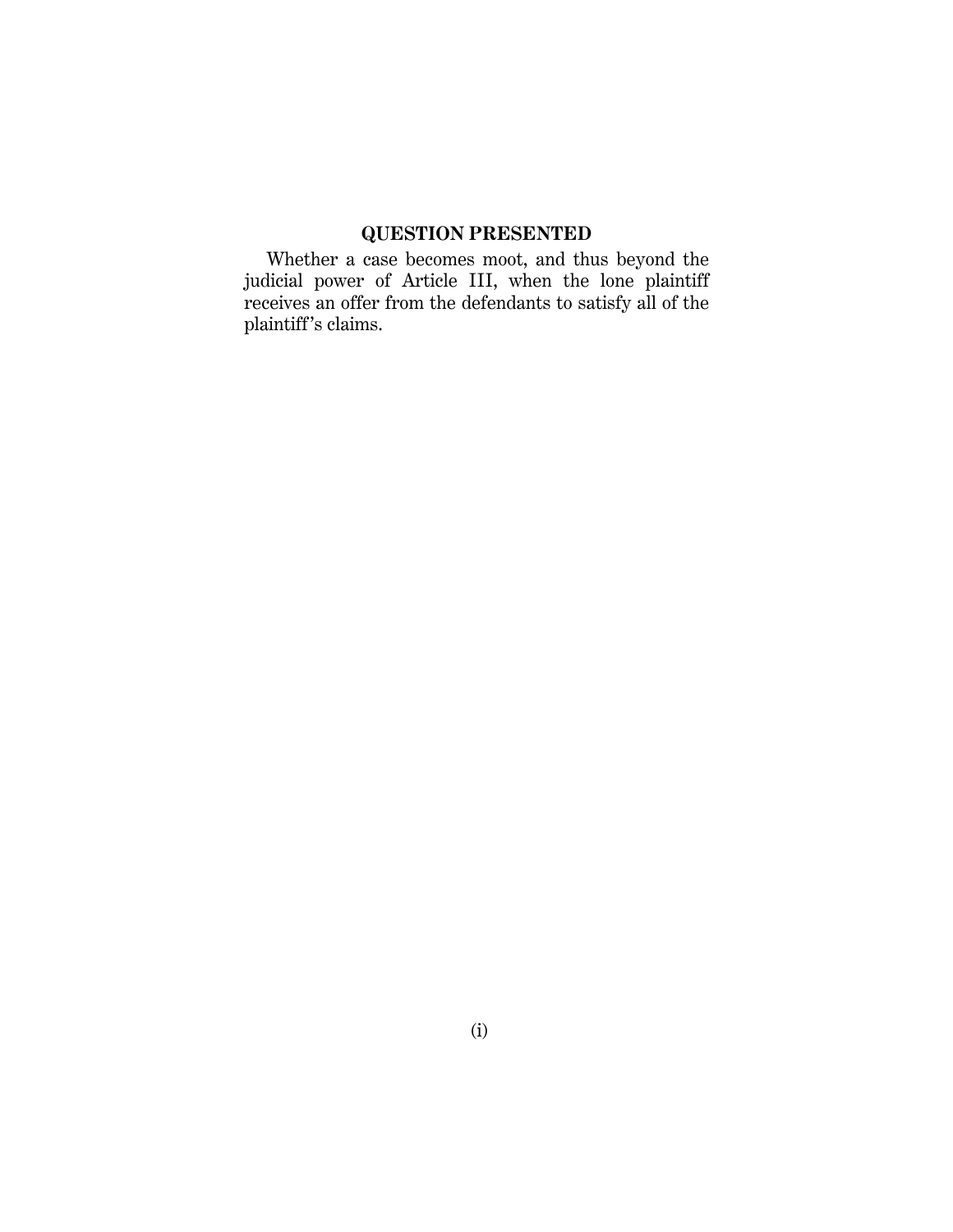# TABLE OF CONTENTS

|     |                                                                                                                                                                                       | Page |
|-----|---------------------------------------------------------------------------------------------------------------------------------------------------------------------------------------|------|
|     |                                                                                                                                                                                       | i    |
|     |                                                                                                                                                                                       | 1    |
|     |                                                                                                                                                                                       |      |
| I.  | This Court's Review Is Needed To<br>Ensure That The Exercise Of The<br><b>Federal Judicial Power Remains</b><br>Confined To Actual Controversies                                      | 5    |
|     | A. Article III Requires A Live<br>Controversy Between Parties With<br>Personal Stakes In The Outcome                                                                                  | 5    |
|     | Plaintiffless Lawsuits Like<br>В.<br>Respondent's Defy Article III                                                                                                                    | 7    |
| II. | Absent Review, Lower Courts Will<br>Continue To Apply This Court's                                                                                                                    | 10   |
|     | A. Lower Courts Addressing The<br>FLSA's Opt-In Provision Are In                                                                                                                      | 11   |
|     | <b>B.</b> Lower Court Decisions Misconstrue<br>This Court's Precedents As<br><b>Authorizing Departure From The</b><br>Case-Or-Controversy Requirement                                 | 13   |
|     | C. Lower Courts Inconsistently Apply<br><i>Roper</i> And <i>Geraghty</i> To Named<br>Representatives Whose Claims<br>Have Become Moot Before A Class<br>Certification Motion Has Been |      |
|     |                                                                                                                                                                                       | 19   |
|     |                                                                                                                                                                                       |      |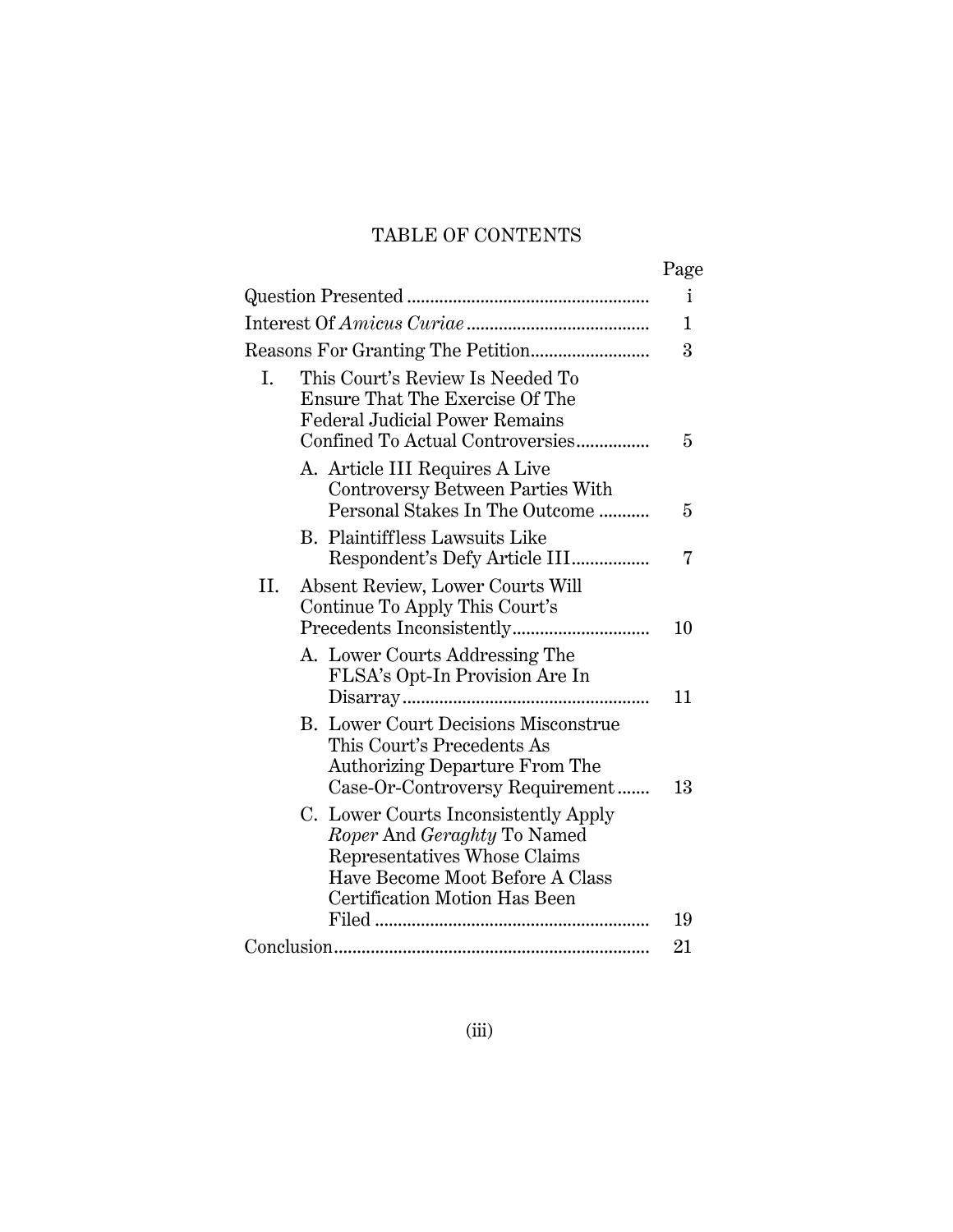### TABLE OF AUTHORITIES

CASES

#### Page

# *Allen* v. *Wright*, 468 U.S. 737 (1984) .................... 7 *Am. Pipe & Constr. Co.* v. *Utah*, 414 U.S. 538 (1974)............................................................. 14 *Arizonans for Official English* v. *Arizona*, 520 U.S. 43 (1997).............................. 6 *Arrington* v. *Nat'l Broad. Co.*, 531 F. Supp. 498 (D.D.C. 1982) ........................ 16 *Bd. of Sch. Comm'rs of City of Indianapolis* v. *Jacobs*, 420 U.S. 128 (1975).................................................................... 21 *Bowens* v. *Atl. Maint. Corp.*, 546 F. Supp. 2d 55 (E.D.N.Y. 2008)........................................ 12 *Briggs* v. *Arthur T. Mott Real Estate LLC*, No. 06-0468, 2006 WL 3314624 (E.D.N.Y. Nov. 14, 2006)................................... 12 *California* v. *San Pablo & Tulare R.R. Co.*, 149 U.S. 308 (1893)..................................... 7 *Cameron-Grant* v. *Maxim Healthcare Servs., Inc.*, 347 F.3d 1240 (11th Cir. 2003)......................................... 12, 16, 17 *Camreta* v. *Greene*, 131 S. Ct. 2020 (2011) .......... 6 *Cooper* v. *Fed. Reserve Bank*, 467 U.S. 867 (1984)............................................. 15 *Crawford* v. *Equifax Payment Servs., Inc.*, 201 F.3d 877 (7th Cir. 2000)..................... 15 *Crown, Cork & Seal Co.* v. *Parker*, 462 U.S. 345 (1983)............................................. 14 *Cruz* v. *Farquharson*, 252 F.3d 530

(1st Cir. 2001)...................................................... 20

iv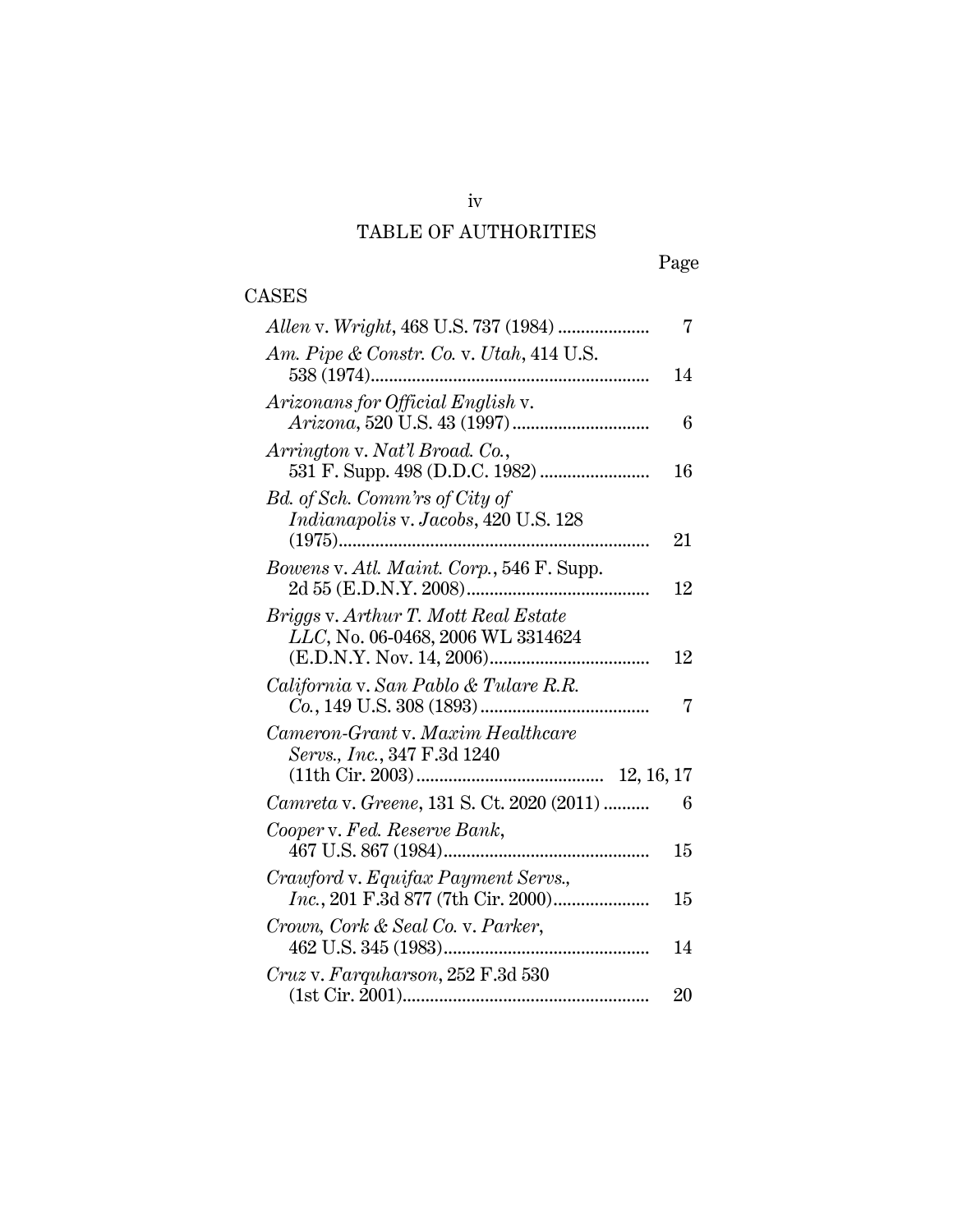# TABLE OF AUTHORITIES—Continued

| Damasco v. Clearwire Corp., 662 F.3d 891                                                       |
|------------------------------------------------------------------------------------------------|
| Darboe v. Goodwill Indus. of Greater<br><i>N.Y. &amp; N. N.J., Inc.,</i> 485 F. Supp. 2d<br>12 |
| <i>DeFunis v. Odegaard</i> , 416 U.S. 312 (1974)<br>7                                          |
| Deposit Guaranty Nat'l Bank v. Roper,                                                          |
| Devlin v. Scardelletti, 536 U.S. 1 (2002)  14, 17                                              |
| <i>Eisler v. United States, 338 U.S. 189</i>                                                   |
| $(1949)$<br>7                                                                                  |
| Fox v. Bd. of Trs. of State Univ. of N.Y.,<br>20                                               |
| Friends of Earth, Inc. v. Laidlaw Envtl.<br>Servs. (TOC), Inc., 528 U.S. 167                   |
|                                                                                                |
| Hansberry v. Lee, 311 U.S. 32 (1940)<br>14                                                     |
| Hoffmann-LaRoche, Inc. v. Sperling,<br>16                                                      |
|                                                                                                |
| Iron Arrow Honor Society v. Heckler,<br>7                                                      |
| LaChapelle v. Owens-Illinois, Inc.,                                                            |
| Lewis v. Continental Bank Corp.,                                                               |
| Liner v. Jafco, Inc., 375 U.S. 301 (1964)<br>7                                                 |
| Los Angeles v. Lyons, 461 U.S. 95 (1983)<br>6                                                  |
| Louisdor v. Am. Telecomms., Inc.,<br>540 F. Supp. 2d 368 (E.D.N.Y. 2008)<br>12                 |

v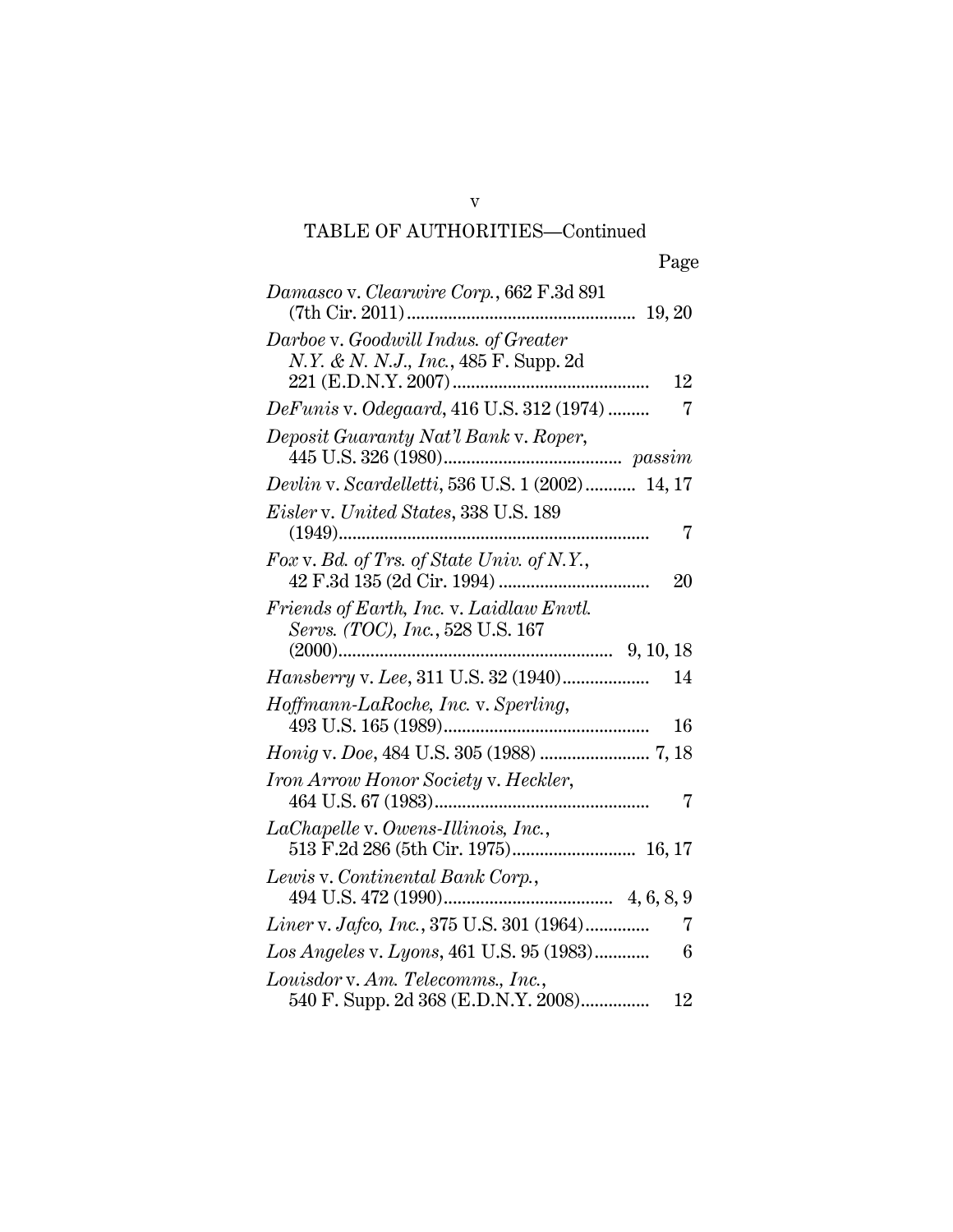# TABLE OF AUTHORITIES—Continued

| Lucero v. Bureau of Collection Recovery,<br>Inc., 639 F.3d 1239 (10th Cir. 2011) | 20   |
|----------------------------------------------------------------------------------|------|
|                                                                                  |      |
| Lujan v. Defenders of Wildlife, 504 U.S.                                         |      |
| 555 (1992)                                                                       | 6    |
| Mackenzie v. Kindred Hosps. E., L.L.C.,                                          |      |
| 276 F. Supp. 2d 1211 (M.D. Fla. 2003)                                            | 12   |
| Martens v. Thomann, 273 F.3d 159                                                 |      |
|                                                                                  |      |
|                                                                                  | 15   |
|                                                                                  | 6    |
| Morales-Arcadio v. Shannon Produce                                               |      |
| Farms, 237 F.R.D. 700 (S.D. Ga. 2006)                                            | 13   |
|                                                                                  |      |
| North Carolina v. Rice, 404 U.S. 244                                             |      |
|                                                                                  | 4,8  |
| Pitts v. Terrible Herbst, Inc., 653 F.3d                                         |      |
|                                                                                  | 19   |
| Preiser v. Newkirk, 422 U.S. 395 (1975)                                          | 6, 7 |
| Roble v. Celestica Corp., 627 F. Supp. 2d                                        |      |
|                                                                                  | 13   |
|                                                                                  |      |
| <i>Rollins v. Sys. Integration, Inc., No. 05-</i>                                |      |
| 408, 2006 WL 3486781 (N.D. Tex.                                                  |      |
|                                                                                  | 12   |
| S. Spring Hill Gold Mining Co. v.                                                |      |
| Amador Medean Gold Mining Co.,                                                   |      |
|                                                                                  | 6    |
| Sandoz v. Cingular Wireless LLC,                                                 |      |
|                                                                                  |      |
|                                                                                  |      |
| Singleton v. Wulff, 428 U.S. 106 (1976)                                          | 8    |
| Smith v. Bayer Corp., 131 S. Ct. 2368                                            |      |
|                                                                                  | 21   |
| Smith v. Swormstedt, 57 U.S. 288 (1854)                                          | 14   |

vi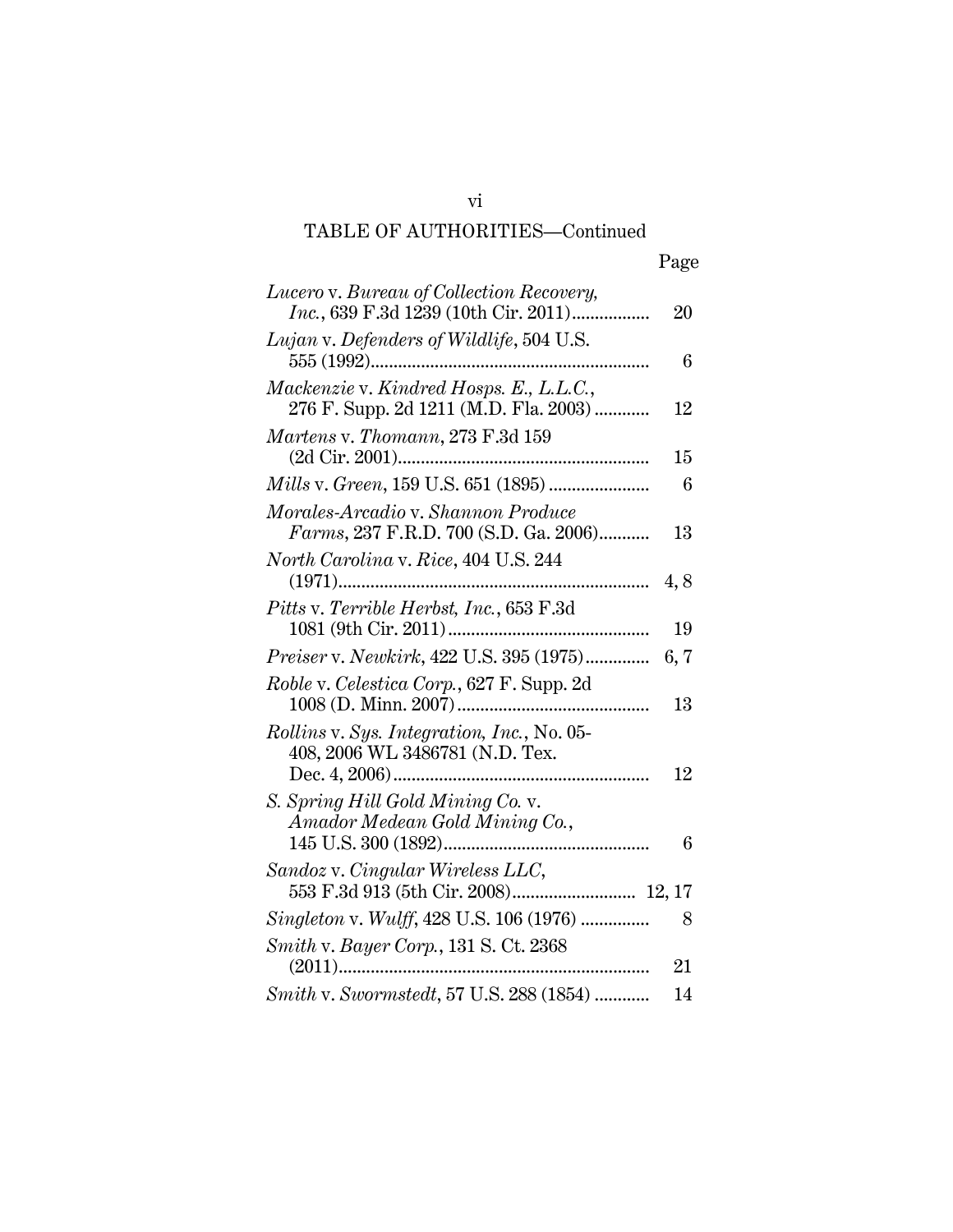# TABLE OF AUTHORITIES—Continued

vii

| Smith v. T-Mobile USA, Inc., 570 F.3d         |                |
|-----------------------------------------------|----------------|
|                                               |                |
| Sondel v. Nw. Airlines, Inc., 56 F.3d 934     |                |
|                                               | 15             |
| Sosna v. Iowa, 419 U.S. 393 (1975) 14, 21     |                |
| Spencer v. Kemna, 523 U.S. 1 (1998)  6, 7, 18 |                |
| State Farm Mut. Auto. Ins. Co. v.             |                |
| Boellstorff, 540 F.3d 1223                    |                |
|                                               | 14             |
| Summers v. Earth Island Inst., 555 U.S.       |                |
|                                               | 4,6            |
| Supreme Tribe of Ben-Hur v. Cauble,           |                |
|                                               | 14             |
| Taylor v. CompUSA, Inc., No. 04 -718,         |                |
| 2004 WL 1660937 (N.D. Ga.                     |                |
|                                               | 12             |
| U.S. Parole Comm'n v. Geraghty,               |                |
|                                               |                |
| Vogel v. Am. Kiosk Mgmt., 371 F. Supp.        |                |
|                                               | 12             |
|                                               | 8              |
| Wal-Mart Stores, Inc. v. Dukes, 131 S. Ct.    |                |
|                                               | $\overline{2}$ |
| Ward v. Bank of N.Y., 455 F. Supp. 2d 262     |                |
|                                               | 12             |
| Weinstein v. Bradford, 423 U.S. 147           |                |
|                                               | 18             |
| Weiss v. Regal Collections, 385 F.3d 337      |                |
|                                               | 19             |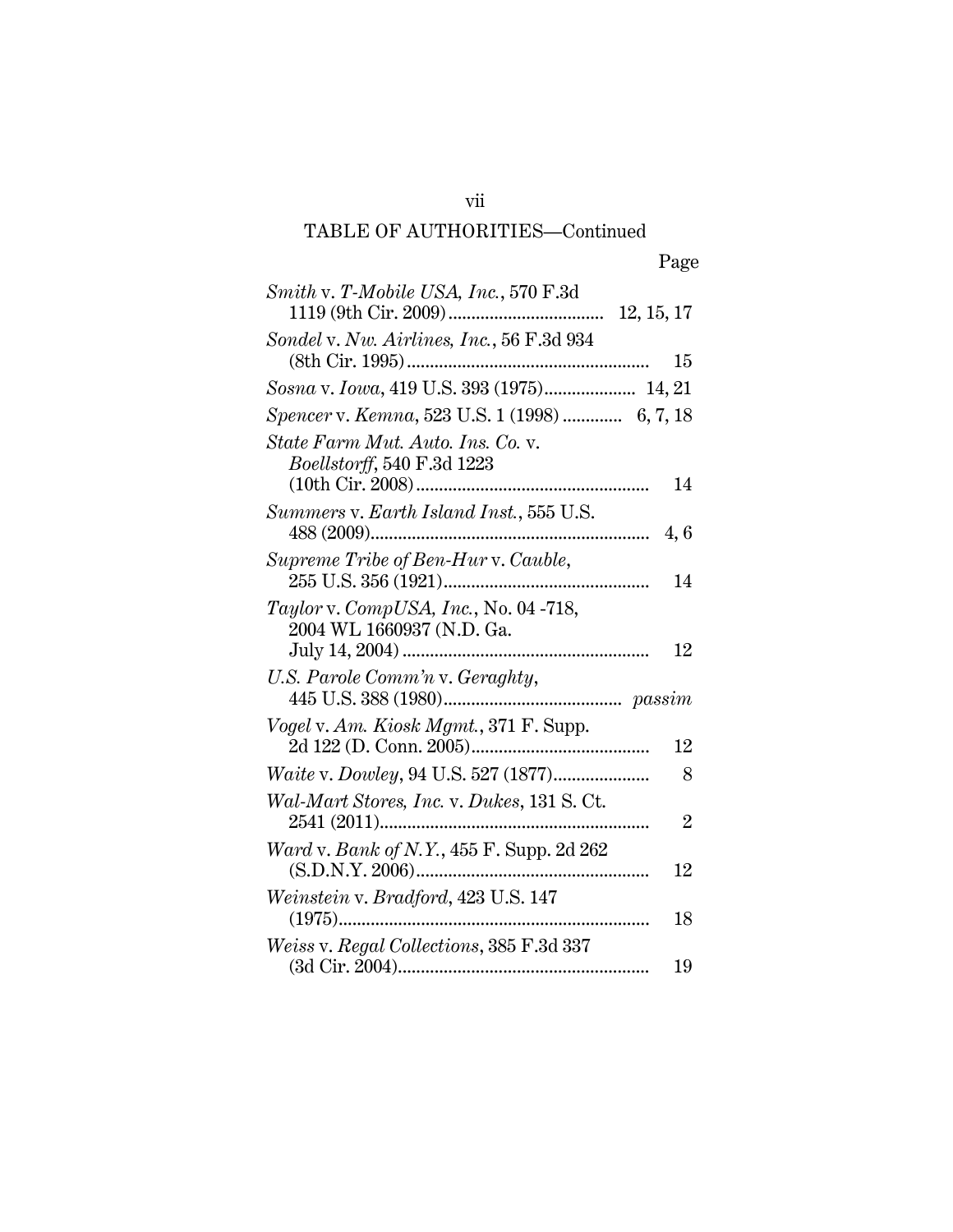### viii

### TABLE OF AUTHORITIES—Continued

# CONSTITUTIONAL PROVISION

# U.S. Const. art. III, § 2..................................... *passim* STATUTES AND RULES 29 U.S.C. § 207......................................................... 7 29 U.S.C. § 216(b) ....................................... 4, 7, 15, 17 29 U.S.C. § 256(a) .................................................... 17 29 U.S.C. § 256(b) .................................................... 17 29 U.S.C. § 626(b) .................................................... 3 Fed. R. Civ. P. 23 .............................................. *passim* Fed. R. Civ. P. 23(a)(4)........................................... 15 Fed. R. Civ. P. 68 ................................................. 19, 20 Fed. R. Civ. P. 68(a)................................................ 8 LEGISLATIVE MATERIALS 93 Cong. Rec. 2087 (1947)...................................... 16 OTHER AUTHORITIES Shannon Green, *Wage and Hour Litigation is Big—and Getting Bigger*, Corp. Counsel, Mar. 19, 2012, http://www.law.com/jsp/cc/PubArticleCC .jsp?id=1202546026856 ..................................... 3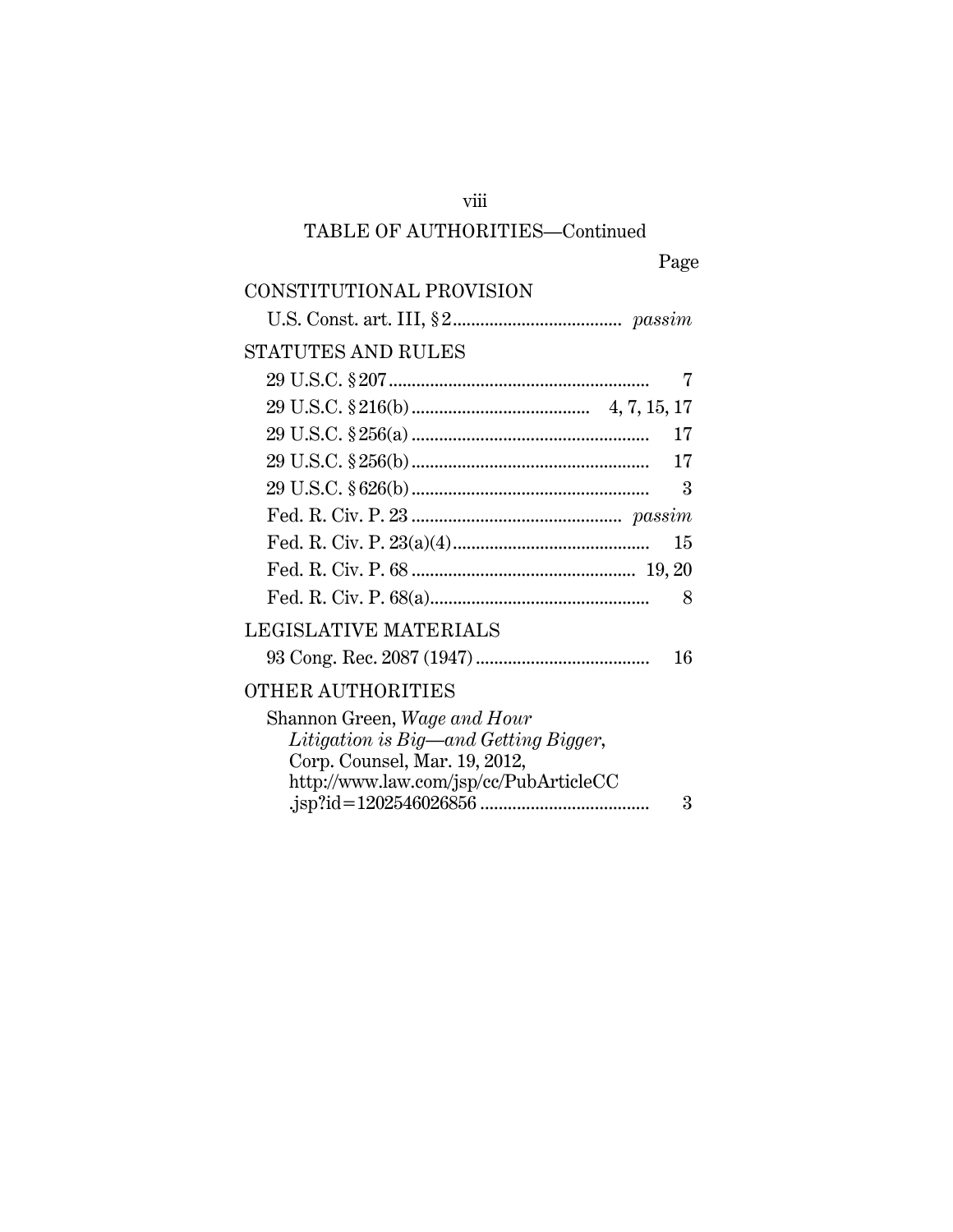# IN THE Supreme Court of the United States ————

NO. 11-1059 ————

GENESIS HEALTHCARE CORPORATION, *ET AL.*, *Petitioners*,

v.

LAURA SYMCZYK, *Respondent.* 

**On Petition for a Writ of Certiorari to the United States Court of Appeals for the Third Circuit**

————

————

## **BRIEF OF DRI—THE VOICE OF THE DEFENSE BAR, AS** *AMICUS CURIAE*  **IN SUPPORT OF PETITIONERS**

### **INTEREST OF** *AMICUS CURIAE***<sup>1</sup>**

————

*Amicus curiae* DRI—The Voice of the Defense Bar is the leading organization of defense attorneys and inhouse counsel involved in the defense of civil litigation. DRI provides members with access to resources and tools to enable attorneys to provide high-quality, balanced, and excellent service to their clients and corpora-

-

<sup>1</sup> Pursuant to Supreme Court Rule 37.6, counsel for *amicus curiae* states that no counsel for a party authored this brief in whole or in part, and no party or counsel for a party made a monetary contribution intended to fund the preparation or submission of this brief. No person other than *amicus curiae*, its members, or its counsel made a monetary contribution to this brief's preparation or submission.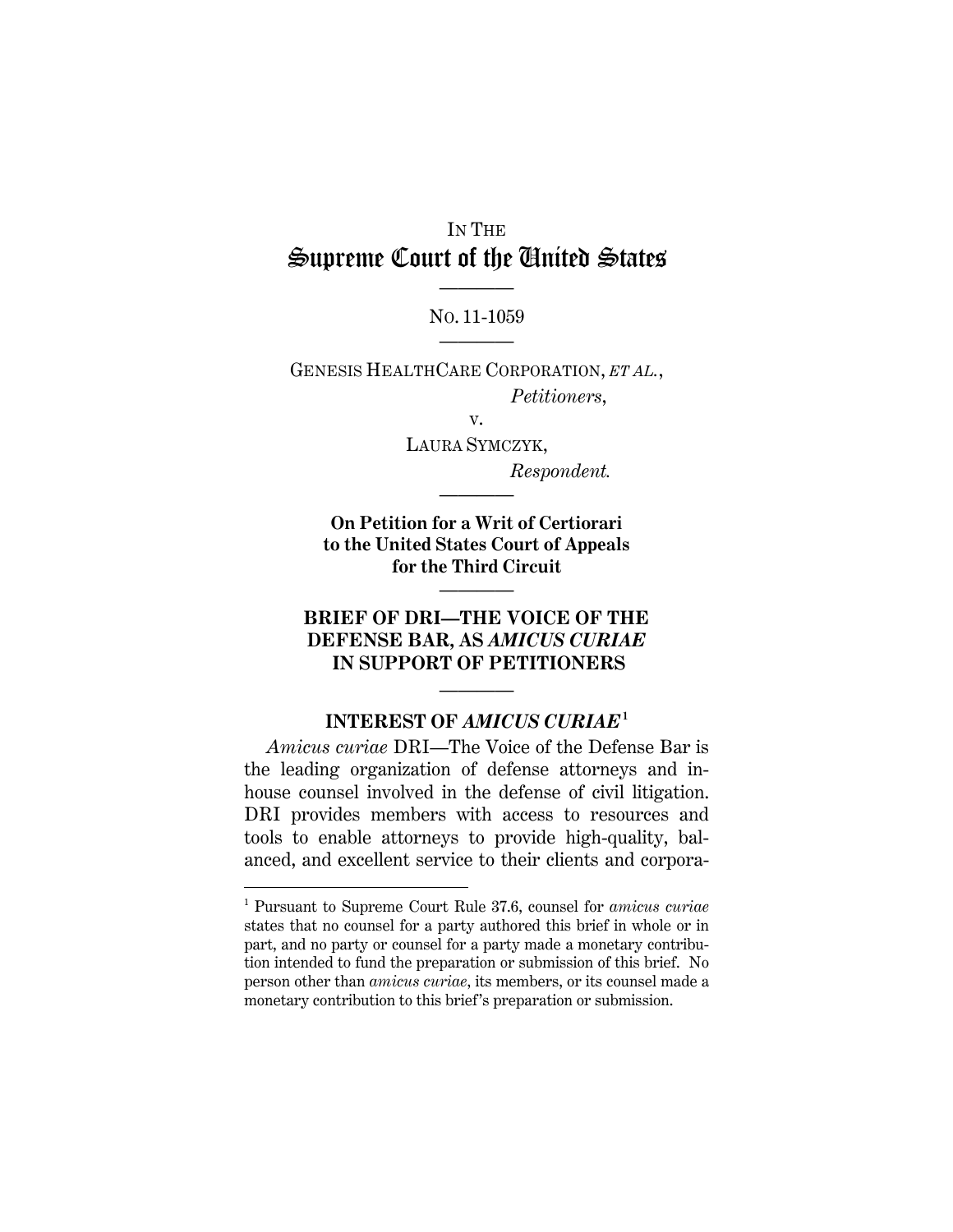tions. DRI is host to more than 25 substantive committees whose focus is to develop ongoing and critical dialogue about areas of practice. For the past 50 years, DRI has sought to enhance the skills, effectiveness, and professionalism of defense lawyers; anticipate and address issues germane to defense lawyers and the civil justice system; promote appreciation of the role of the defense lawyer; improve the civil justice system; and preserve the civil jury.

This case concerns whether a lawsuit can proceed whether it continues as a live case or controversy within the judicial power of Article III—after the lone plaintiff loses any financial or other legally cognizable interest in any judgment that might result. The decision below answered that question in the affirmative, allowing a suit to proceed under the collective-action provision of the Fair Labor Standards Act (FLSA) even after the plaintiff lost any personal stake in the outcome. Indeed, the decision allowed the case to proceed even though there is no longer any plaintiff with a personal stake of any sort in the outcome.

That ruling is of great concern to DRI, its members, and the clients they represent. DRI's members routinely defend clients in collective litigation across the Nation, whether under the FLSA, Rule 23, or other applicable statutes. DRI, moreover, regularly participates as *amicus curiae* before this Court on issues of collective litigation and the need for uniform rules. See, *e.g.*, *Ticketmaster* v. *Stearns* (No. 11-983); *Wal-Mart Stores, Inc.* v. *Dukes*, 131 S. Ct. 2541 (2011). DRI, its members, and the clients its members represent also have an ongoing interest in ensuring that federal courts confine themselves to their constitutionally appointed role of adjudicating live cases and controversies between actual parties.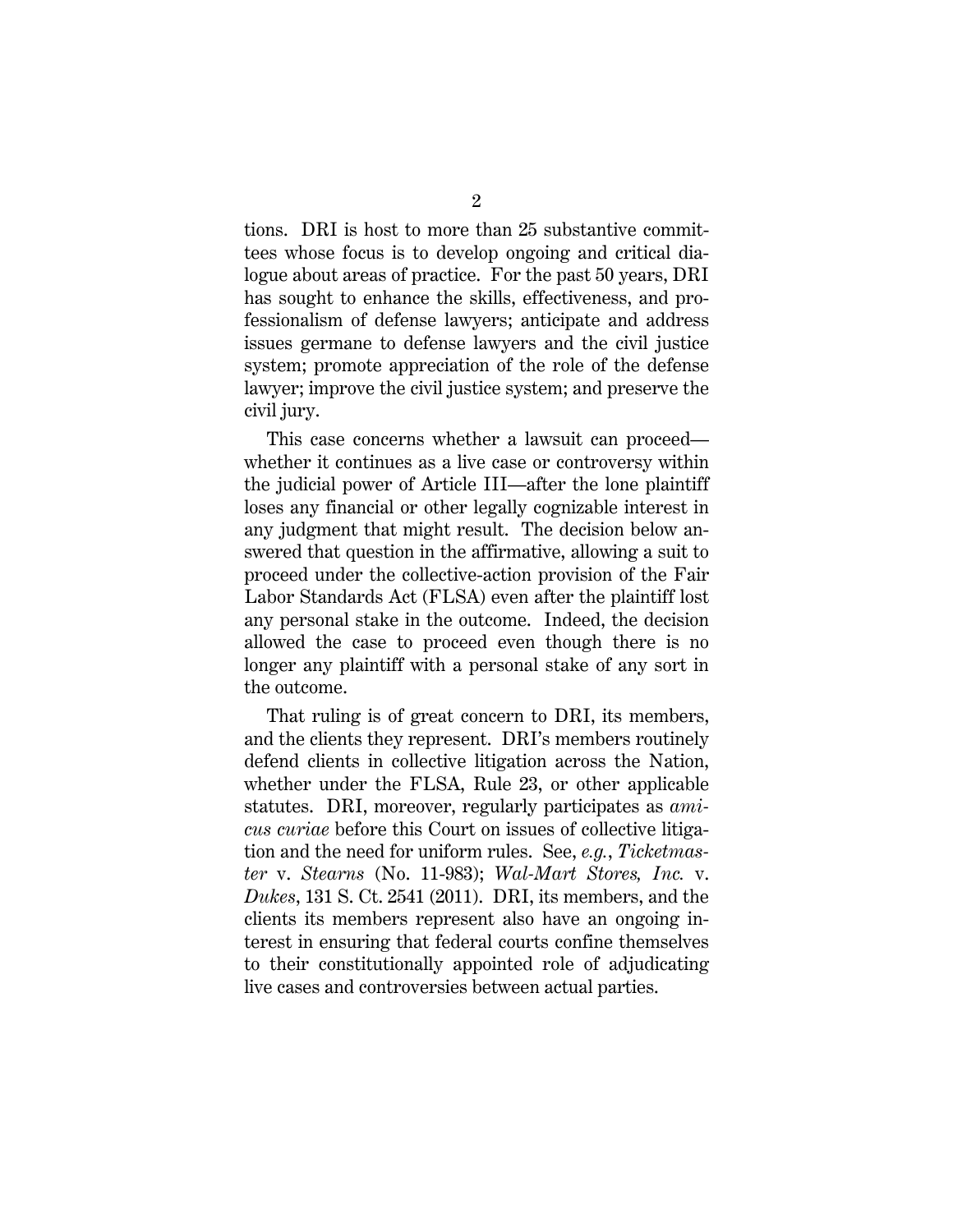In *amicus*'s view, allowing lawsuits to proceed absent a live controversy between identifiable parties is incompatible with basic principles of fairness and is inconsistent with the judiciary's role in our system of government. It cannot be reconciled with the principle that actual plaintiffs, not clientless attorneys, should drive litigation. And the ruling has a broad impact. It affects myriad cases under the FLSA: In the 12-month period from 2010 to 2011, "[t]he number of FLSA cases filed in federal court \* \* \* increased more than 15 percent," and "[t]he majority of the cases are collective actions." Shannon Green, *Wage and Hour Litigation is Big—and Getting Bigger*, Corp. Counsel, Mar. 19, 2012, http://www.law.com/jsp/cc/PubArticleCC.jsp?id=1202546 026856. The decision below will also govern suits brought under various other statutes that incorporate the FLSA's collective-action provision. See, *e.g.*, 29 U.S.C. § 626(b) (Age Discrimination in Employment Act). And the decision's ramifications extend beyond collective-action cases; it has broad implications for class actions and other representative actions, promoting clientless, attorney-driven litigation in those other contexts as well. In view of the profound issues it raises for DRI and its members, DRI urges that the petition be granted.

#### **REASONS FOR GRANTING THE PETITION**

The decision below implicates the most fundamental limit on federal judicial power under Article III—the requirement of a live case or controversy between parties with opposing personal stakes in the litigation. "Article III denies federal courts the power 'to decide questions that cannot affect the rights of litigants in the case before them,' and confines them to resolving 'real and substantial controvers[ies] admitting of specific relief through a decree of a conclusive character, as distinguished from an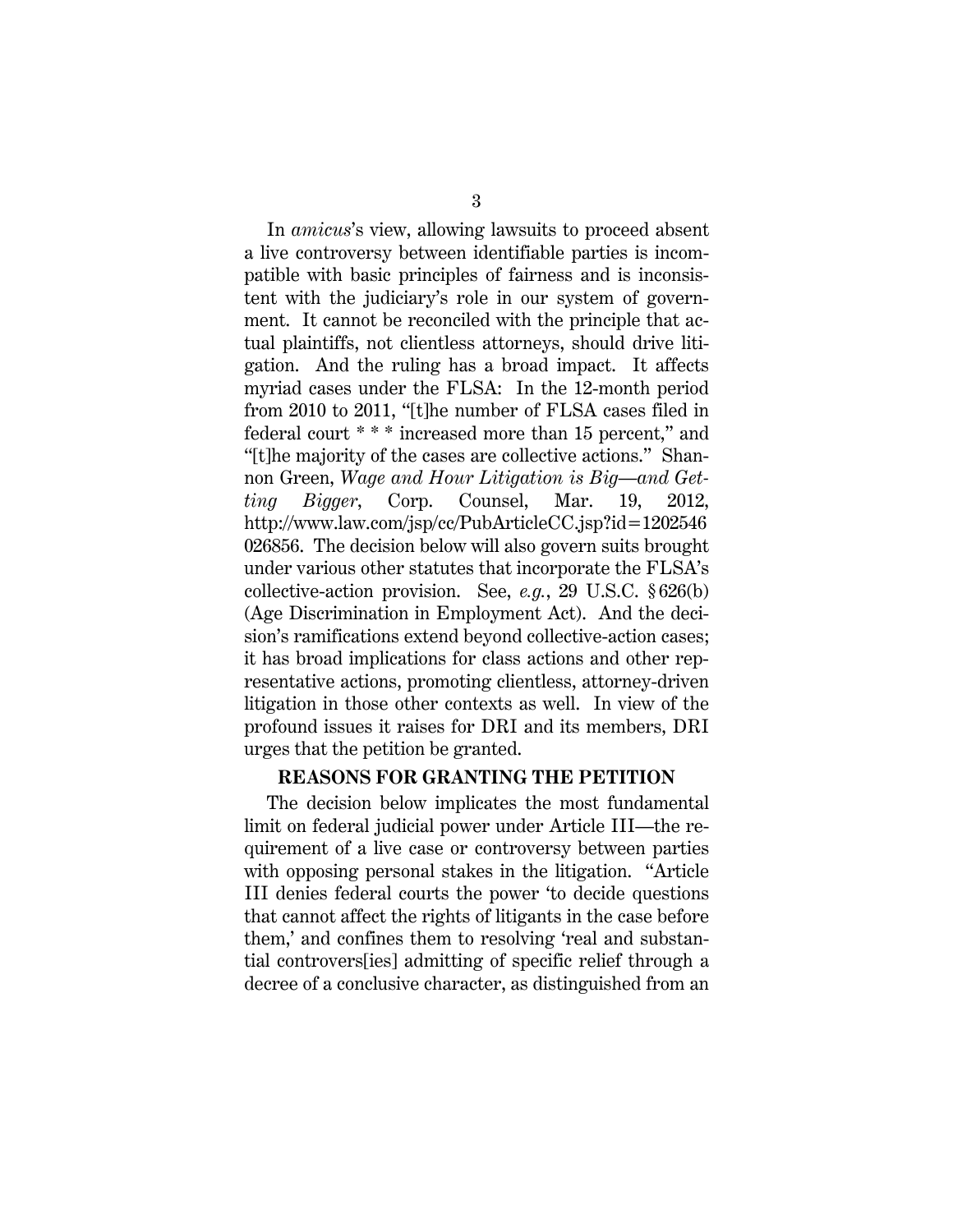opinion advising what the law would be upon a hypothetical state of facts.' " *Lewis* v. *Continental Bank Corp.*, 494 U.S. 472, 477 (1990) (quoting *North Carolina* v. *Rice*, 404 U.S. 244, 246 (1971)). It thereby ensures that federal courts do not invade the province of the legislature by pronouncing unnecessarily on questions of policy or otherwise becoming arbiters in abstract debates. By restricting the judiciary to "the traditional role of Anglo-American courts," the requirement of a live controversy between concrete parties preserves " 'the proper—and properly limited—role of the courts in a democratic society.' " *Summers* v. *Earth Island Inst.*, 555 U.S. 488, 492- 493 (2009).

The decision below cannot be reconciled with those principles. There is no dispute that respondent lost any concrete interest in this suit after petitioners made her an offer of judgment in full. Nor is there any other plaintiff in this action for whom the controversy remains live and concrete. To the contrary, the FLSA's collectiveaction provision makes it clear that one cannot become an FLSA plaintiff except by affirmatively opting in: "No employee shall be a party plaintiff to any such action," the FLSA provides, "unless he gives his consent in writing to become such a party and such consent is filed in the court in which such action is brought." 29 U.S.C. § 216(b). Because no one has done so, when respondent lost her personal stake in the outcome of this litigation, the case became moot: The court could afford respondent nothing more than she had voluntarily been offered. But the decision below allowed the plaintiffless suit to proceed nonetheless.

That decision has grave implications for defendants and the judicial system. It permits representative actions to proceed, headed not by an actual plaintiff with a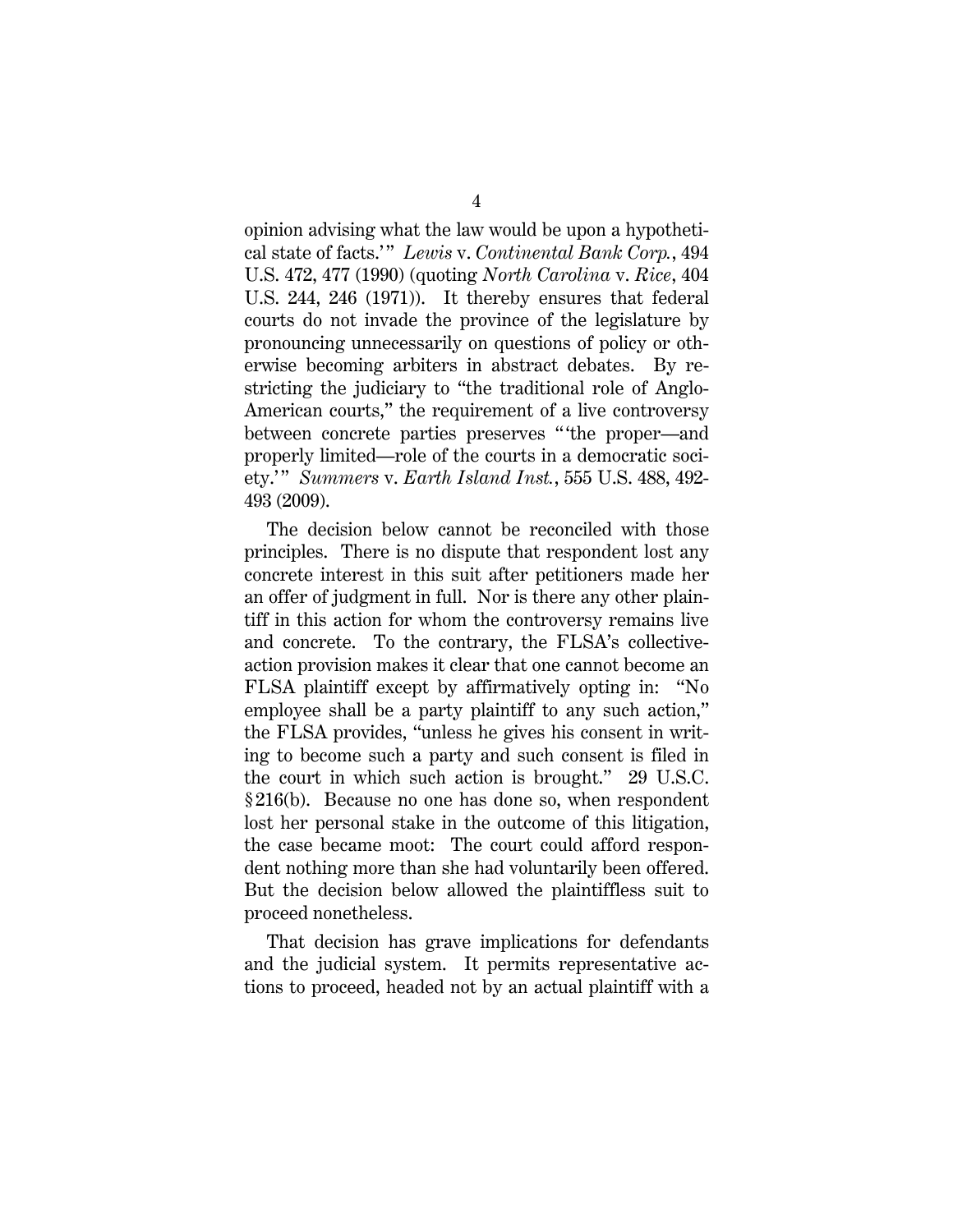concrete interest, but instead by clientless lawyers seeking a judgment for as-yet-unidentified persons. It deepens a circuit split. The Fifth Circuit, like the Third Circuit here, has held that suits like this one may proceed even after the sole plaintiff loses any personal stake in the outcome of the case. By contrast, the Ninth and Eleventh Circuits have held that such cases are moot. The conflicting rulings have, moreover, resulted in disarray in the district courts. This Court should grant the petition, restore uniformity, and reaffirm that federal courts' proper role is to resolve actual cases or controversies between parties with personal stakes in the outcome—as opposed to arbitrating abstract disputes pursued by counsel years after their client has lost any concrete interest in the outcome.

## **I. THIS COURT'S REVIEW IS NEEDED TO ENSURE THAT THE EXERCISE OF THE FEDERAL JUDICIAL POWER REMAINS CONFINED TO ACTUAL CONTRO-VERSIES**

The defining feature of the judicial power is that it is limited to live cases and controversies between parties with opposing personal stakes in the outcome. The decision in this case eliminates that requirement for a broad swath of cases, allowing them to proceed long after the sole plaintiff has lost any concrete interest in any relief a court might offer. This Court's intervention is required to restore the federal courts to their proper, and properly limited, role.

## **A. Article III Requires A Live Controversy Between Parties With Personal Stakes In The Outcome**

Article III of the U.S. Constitution limits the jurisdiction of federal courts to the resolution of "Cases" and "Controversies"—the sorts of disputes traditionally ad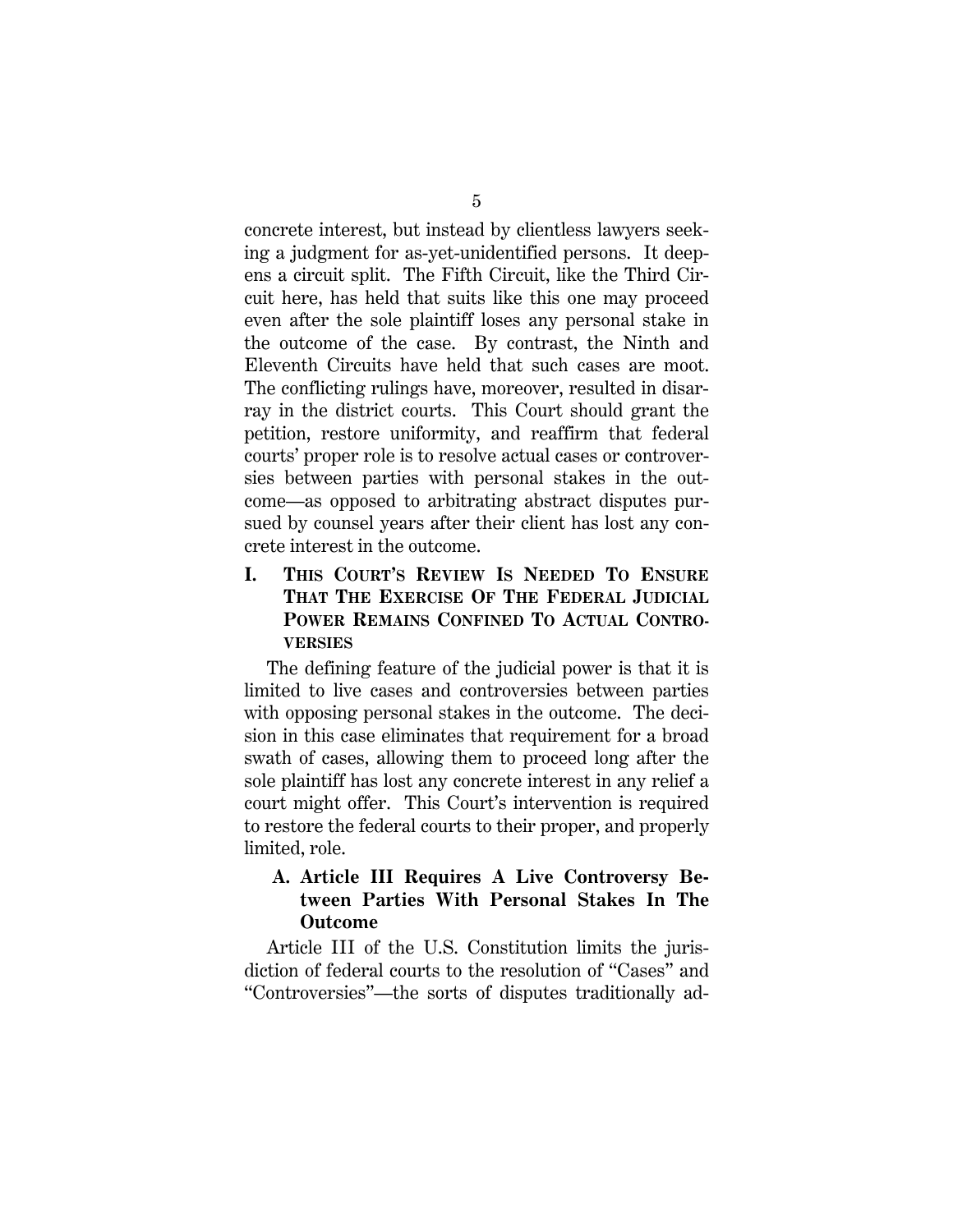judicated by Anglo-American courts. See U.S. Const. art. III, § 2. Because of that limitation on federal judicial authority, litigants must "demonstrate a 'personal stake' in the suit." *Camreta* v. *Greene*, 131 S. Ct. 2020, 2028 (2011); see also *Summers*, 555 U.S. at 493. The party invoking the Court's authority must not merely have "suffered an injury in fact" that was caused by "the conduct complained of "; she must also show that the injury "will be redressed by a favorable decision." *Lujan* v. *Defenders of Wildlife*, 504 U.S. 555, 560–561 (1992) (quotation marks omitted). Those requirements also ensure that the controversy features "that concrete adverseness which sharpens the presentation of issues." *Los Angeles* v. *Lyons*, 461 U.S. 95, 101 (1983) (quotation marks omitted).

That requirement of a live controversy persists throughout the case. *Lewis*, 494 U.S. at 477. "[I]t is not enough that a dispute was very much alive when suit was filed." *Ibid.* Rather, the "case-or-controversy requirement subsists through *all stages* of federal judicial proceedings, trial and appellate." *Ibid.* (emphasis added); *Arizonans for Official English* v. *Arizona*, 520 U.S. 43, 67 (1997); *Preiser* v. *Newkirk*, 422 U.S. 395, 401 (1975).

If a case ceases to be "alive" at some point during litigation, it is moot and can no longer proceed. *Spencer* v. *Kemna*, 523 U.S. 1, 7 (1998); see also *S. Spring Hill Gold Mining Co.* v. *Amador Medean Gold Mining Co.*, 145 U.S. 300, 301 (1892) (stating that, when "litigation has ceased to be between adverse parties, \* \* \* the case \* \* \* is not a real one"). Likewise, where intervening circumstances deprive the plaintiff of a " 'personal stake in the outcome' of the lawsuit," the suit is also moot. *Lewis*, 494 U.S. at 478 (quoting *Lyons*, 461 U.S. at 101); see, *e.g.*, *Spencer*, 523 U.S. at 7; *Preiser*, 422 U.S. at 401; *Mills* v.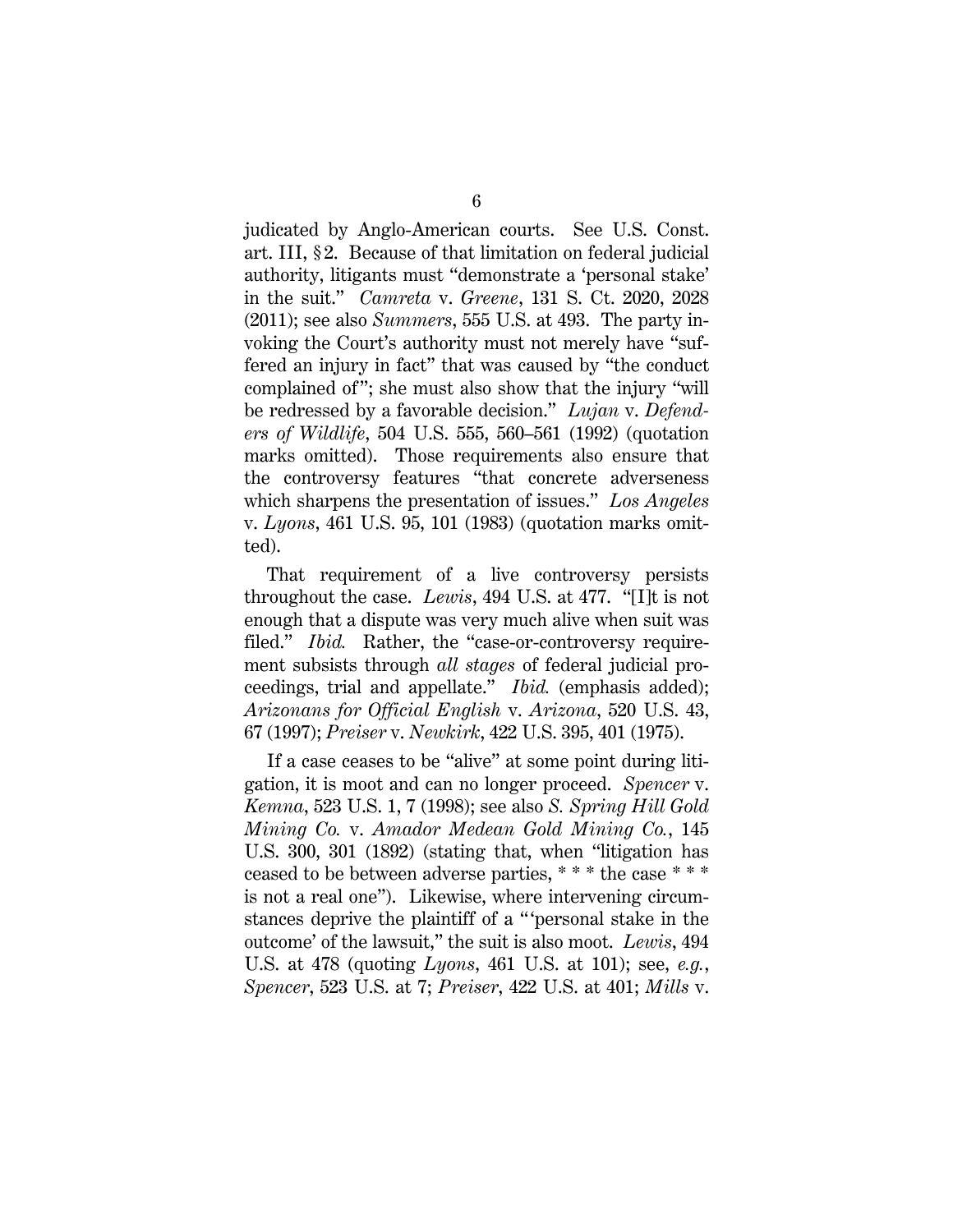*Green*, 159 U.S. 651, 653 (1895). The requirement of a live controversy between parties with personal stakes in the outcome, like other justiciability doctrines, "state[s] fundamental limits on federal judicial power in our system of government." *Allen* v. *Wright*, 468 U.S. 737, 750 (1984). Federal courts do not merely "lack jurisdiction to decide moot cases," *Iron Arrow Honor Society* v. *Heckler*, 464 U.S. 67, 70 (1983); they exceed their constitutional authority under our tripartite system of government when they attempt to do so.<sup>2</sup>

### **B. Plaintiffless Lawsuits Like Respondent's Defy Article III**

The decision below defies those principles. Respondent filed suit under the Fair Labor Standards Act  $(FLSA)$ , 29 U.S.C.  $\S$  $207$  and  $216(b)$ , on behalf of herself and all others similarly situated, alleging that her employer forced its employees to take automatic meal-break salary deductions. Pet. App. 2a-3a. Under the FLSA's collective-action provision, however, respondent remained the sole and exclusive plaintiff. The FLSA declares that "[n]o employee shall be a party plaintiff to any such action unless he gives his consent in writing to become such a party and such consent is filed in the court in which such action is brought." 29 U.S.C. § 216(b). Here, it is uncontested that no other employee gave the neces-

<u>.</u>

<sup>2</sup> See, *e.g.*, *Spencer*, 523 U.S. at 7; *Honig* v. *Doe*, 484 U.S. 305, 317 (1988); *id.* at 332-333 (Scalia, J., dissenting); *DeFunis* v. *Odegaard*, 416 U.S. 312, 316 (1974); *Preiser*, 422 U.S. at 401; *Liner* v. *Jafco, Inc.*, 375 U.S. 301, 306 n.3 (1964); see also *Eisler* v. *United States*, 338 U.S. 189, 194 (1949) (Murphy, J., dissenting); *California* v. *San Pablo & Tulare R.R. Co.*, 149 U.S. 308, 314 (1893) ("[T]he court is not empowered to decide moot questions or abstract propositions, or to declare \* \* \* principles or rules of law which cannot affect the result as to the thing in issue in the case before it.").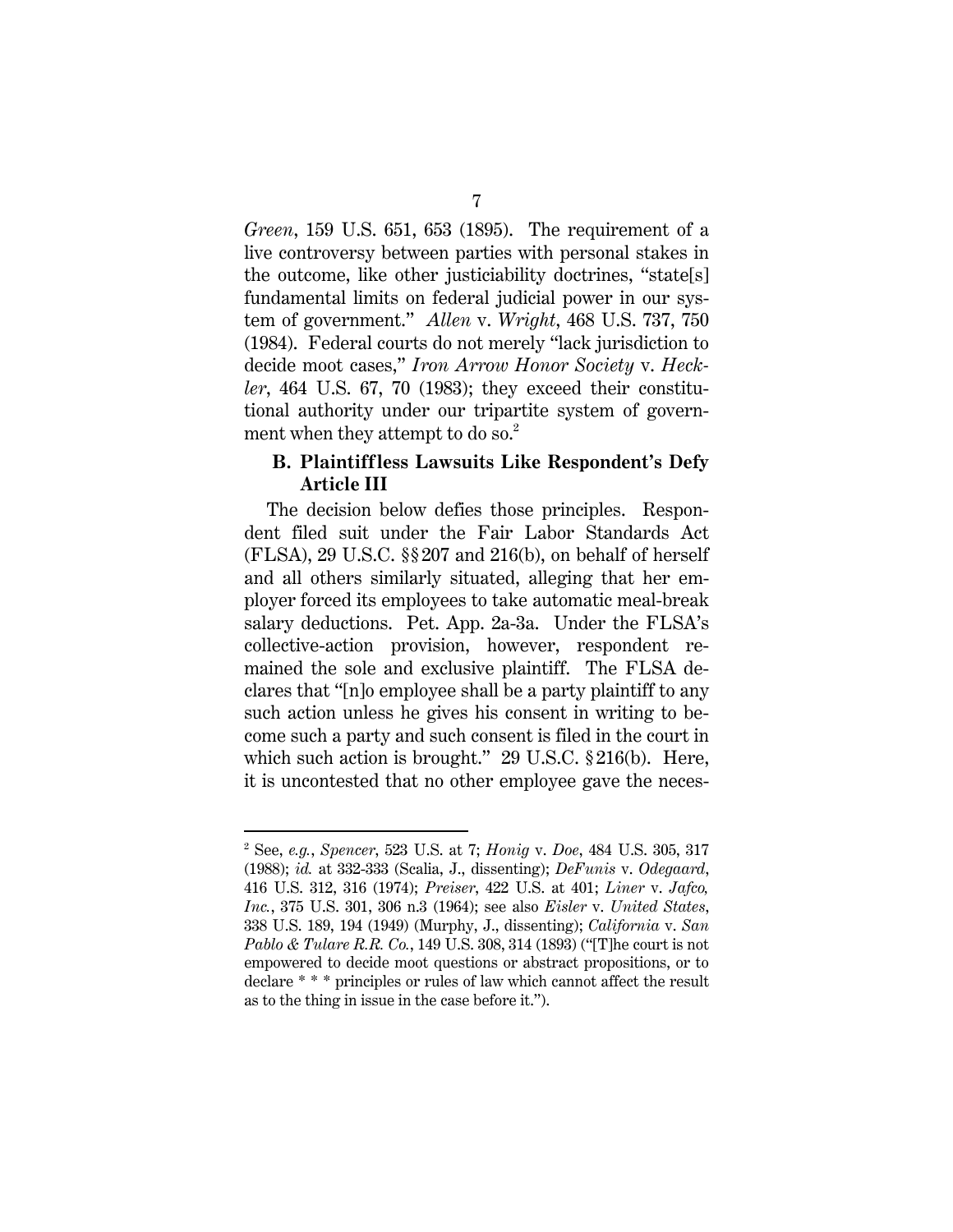sary consent to become a party to respondent's lawsuit. Pet. App. 3a.

Two months into this action, petitioners offered the plaintiff a judgment that would provide her with all of the relief she sought. Pet. App. 3a-4a; see Fed. R. Civ. P. 68(a). Respondent "did not dispute the adequacy of the offer as it pertained to the value of her individual claim." Pet. App. 20a n.9. Nor does respondent seek injunctive or declaratory relief that could affect her future working conditions; she does not work for petitioners. See *id.* at 3a. It is thus indisputable that she has nothing to gain from this litigation. As a result, because the sole plaintiff no longer has a " 'personal stake in the outcome' of the lawsuit," *Lewis*, 494 U.S. at 478, it no longer presents a case or controversy.

The court below allowed the case to proceed nonetheless on the theory that *other* persons might *later* decide to become parties, reviving the now-expired controversy. But the supposition that another plaintiff might later inject herself into the case cannot circumvent the requirements of Article III. "Federal courts must hesitate before resolving a controversy \* \* \* on the basis of the rights of third persons not parties to the litigation." *Singleton* v. *Wulff*, 428 U.S. 106, 113 (1976). And when those non-parties possess the *only* rights to be adjudicated, that hesitancy becomes a categorical bar: "[F]ederal courts are *without power* to decide questions that cannot affect the rights of litigants in the case before them." *Rice*, 404 U.S. at 246 (emphasis added).

The potential for other persons to later decide to become parties does not vitiate the strictures of Article III's mootness bar. "This Court does not sit here to try moot cases to solve a question which may never be raised by any party entitled to raise it." *Waite* v. *Dowley*, 94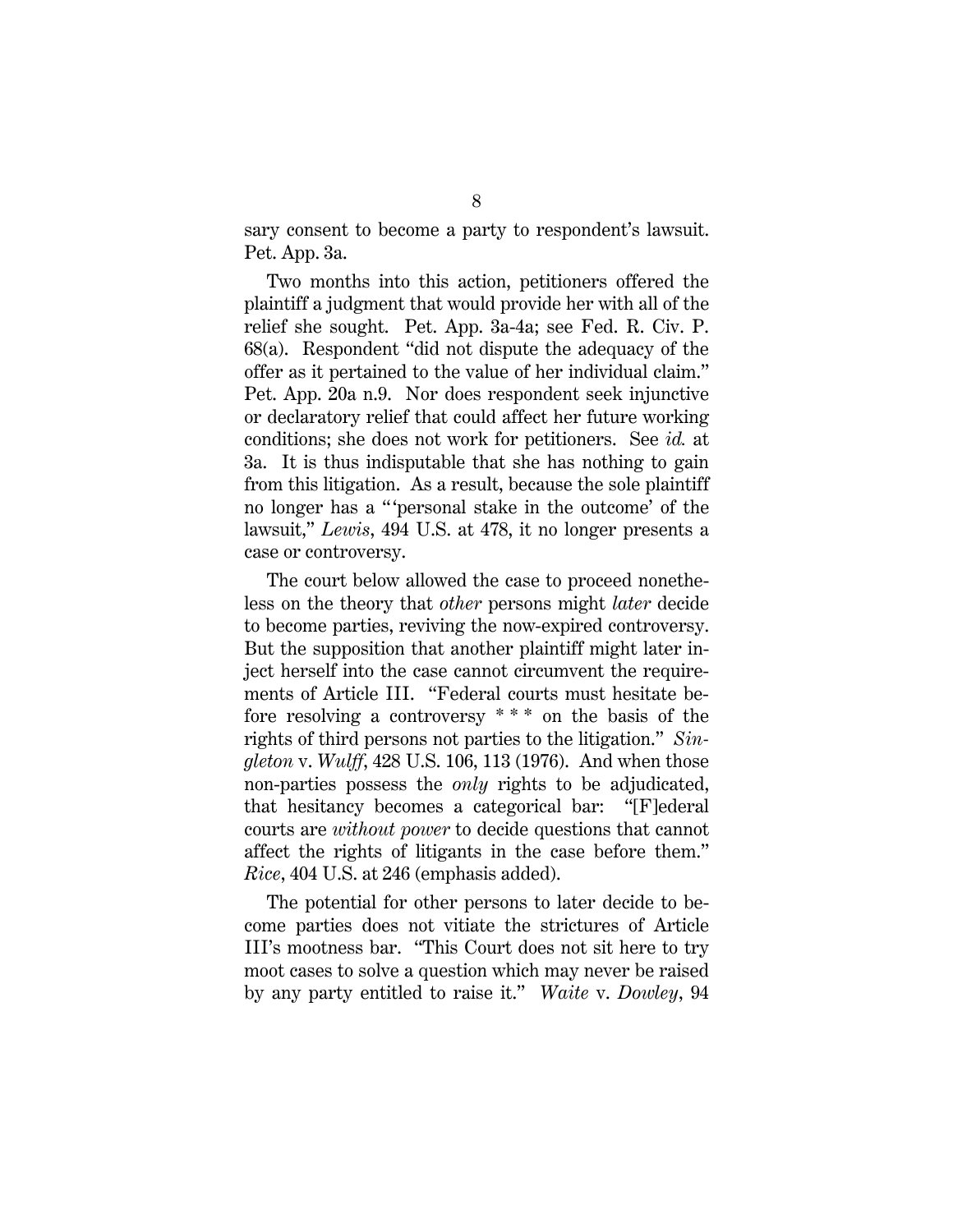U.S. 527, 534 (1877). And "the Article III question is not whether the requested relief would be nugatory as to the world at large, but whether [*the plaintiff*] has a stake in that relief." *Lewis*, 494 U.S. at 479. The mere ability of others to opt in, moreover, "is not an indication of the intent to do so, and thus does not establish a particularized, concrete stake that would be affected by [a court's] judgment." *Ibid.* Respondent thus seeks to rely, not on her own interest in the case, but on the putative interest of persons who are not before the court—and may never be.

Relying on the possibility that non-parties might become plaintiffs at some uncertain future date is inconsistent with our adversarial system of justice. In our system, cases and controversies are between actual plaintiffs and actual defendants. The court of appeals, however, effectively ruled that having an actual, identifiable plaintiff is unnecessary. Instead, it converted the complainant's side of the "v." into a mere placeholder that could be filled at some later date by an as-yet-unidentified individual of the plaintiffs'-side lawyers' choosing. But a lawsuit is not supposed to be a blank dance card into which one can substitute a rotating roster of parties. It is supposed to be an actual dispute between existing parties. If there is no plaintiff, there is no lawsuit; if a new plaintiff comes forth, she should file a new lawsuit.

The decision in this case, moreover, reflects an increasing tendency to treat lawsuits as having a life separate from the parties that bring them. The desire to do so in longstanding controversies may be understandable. This Court has recognized the "sunk costs" imposed on the judiciary once a "case has been brought and litigated." *Friends of Earth, Inc.* v. *Laidlaw Envtl. Servs. (TOC), Inc.*, 528 U.S. 167, 191-192 & n.5 (2000). But this case takes that understandable desire to avoid sunk costs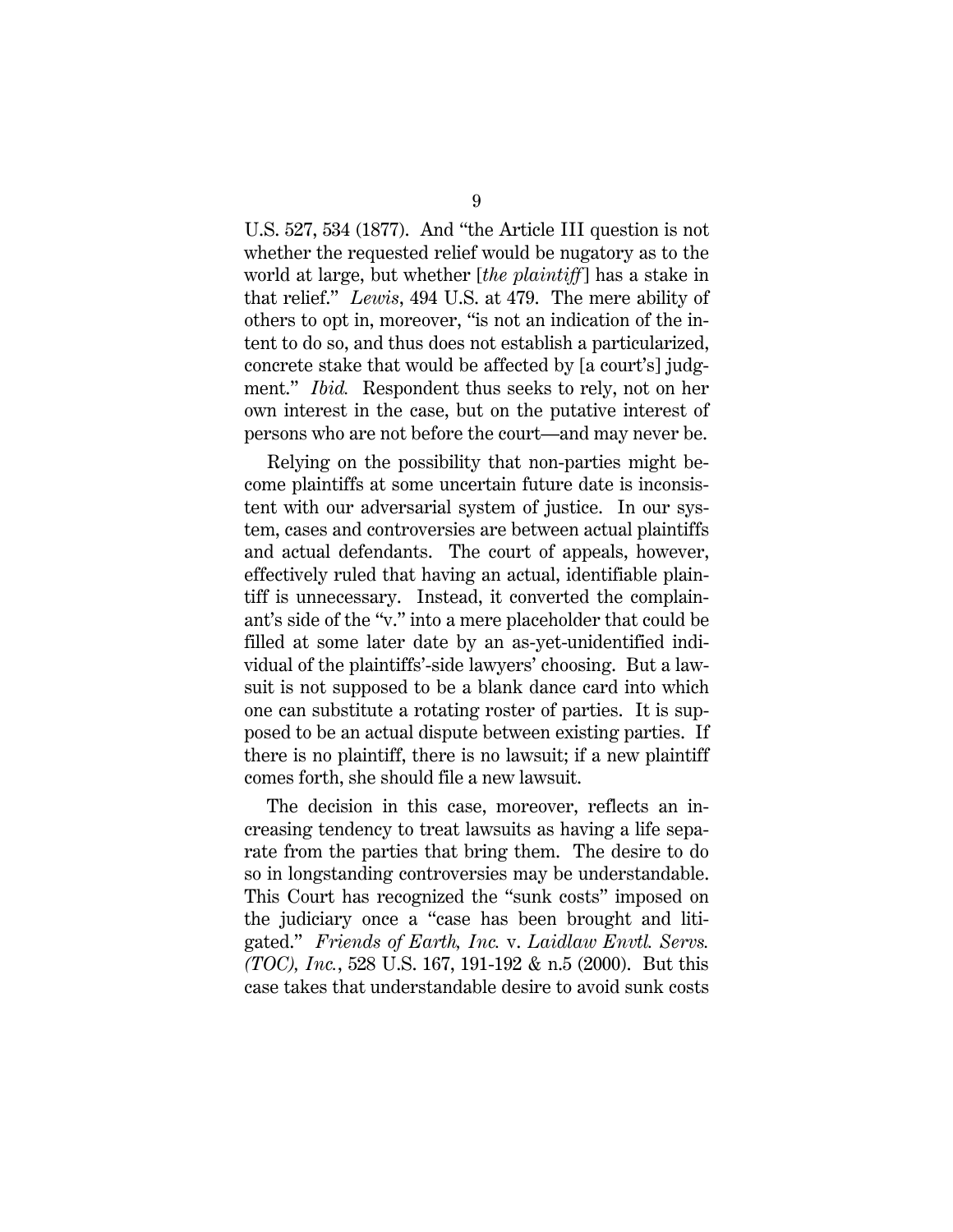to an illogical extreme. In this case, the offer of judgment that denied the sole plaintiff any continued interest in the suit was made years ago, just two months after respondent filed her complaint, Pet. App. 3a-4a; contrast *Laidlaw*, 528 U.S. at 191 ("[B]y the time mootness is an issue, the case has been brought and litigated, often (as here) for years."). In any event, "[t]his argument from sunk costs does not license courts to retain jurisdiction over cases in which one or both of the parties plainly lack a continuing interest." *Laidlaw*, 528 U.S. at 192. The decision below, and others like it, cannot be reconciled with that principle.

## **II. ABSENT REVIEW, LOWER COURTS WILL CONTINUE TO APPLY THIS COURT'S PRECEDENTS INCONSIS-TENTLY**

The Third Circuit's decision in this case does not reflect an isolated departure from the Constitution's requirement of a live case or controversy between parties with concrete interests. It reflects one side of a welldeveloped split in the courts of appeals. Relying on this Court's class-action precedents—which permit a putative class representative to appeal denial of class certification even after her individual claim has become moot—several lower courts have allowed FLSA suits to proceed on behalf of unnamed individuals even after the actual plaintiff 's personal stake in any resulting judgment has disappeared. That not only defies Article III's case-or-controversy requirement. It also reflects a misunderstanding of this Court's precedents.

This Court has allowed class representatives to proceed with a case despite questions about their continued personal stake on the theory that they retain a pecuniary interest in sharing costs with unnamed class members or a procedural interest in serving as a class representative.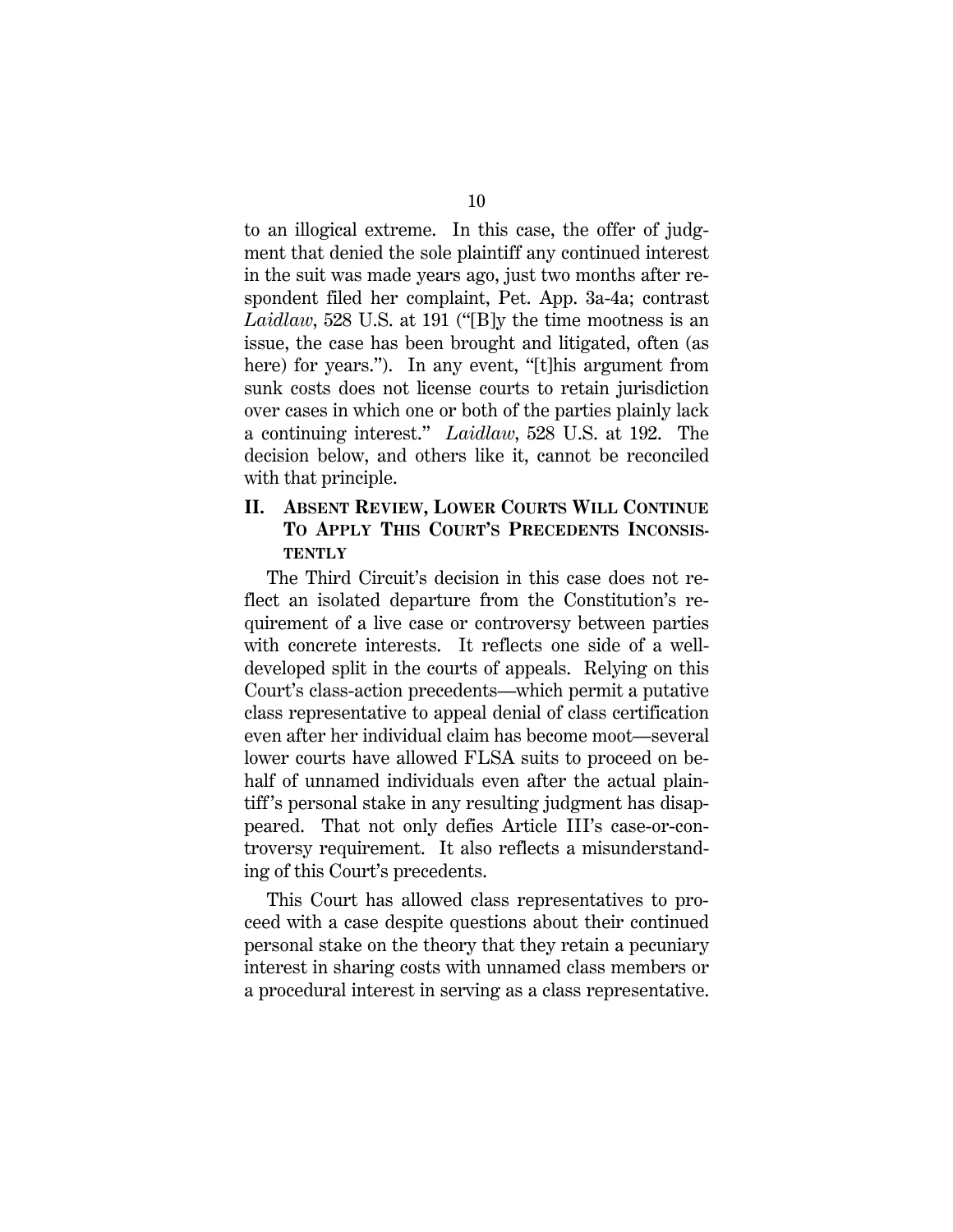This Court has also suggested that unnamed class members with live claims arguably are "parties" for Article III purposes. But whatever force those rationales have in the class-action context, they cannot logically be extended to this case. An FLSA plaintiff whose own claims have become moot has no comparable interests. Indeed, deliberately designed as a contrast to ordinary classaction mechanisms, the FLSA's collective-action provision expressly provides that potential plaintiffs *are not parties until they opt in* to the lawsuit by written consent. Absent such consent, there is no arguable party other than the named plaintiff who might keep the suit alive. And respondent herself lacks even the collateral interests that this Court has found putative class representatives to possess.

### **A. Lower Courts Addressing The FLSA's Opt-In Provision Are In Disarray**

Over three decades ago, this Court ruled (in two cases decided on the same day) that a putative class representative may appeal a district court's denial of class certification after the representative's own individual claim becomes moot. See *Deposit Guaranty Nat'l Bank* v. *Roper*, 445 U.S. 326 (1980); *U.S. Parole Comm'n* v. *Geraghty*, 445 U.S. 388 (1980). In *Roper*, the Court concluded that named plaintiffs in a suit under the National Bank Act, whose personal claims were mooted after the district court denied certification, could still appeal the denial. 445 U.S. at 340. And in *Geraghty*, the Court concluded that a prisoner who brought a putative class action challenging parole release guidelines could appeal the denial of class certification even after he was released. 445 U.S. at 405-407.

Lower courts are in disarray as to whether *Roper* and *Geraghty* can be extended to collective actions under the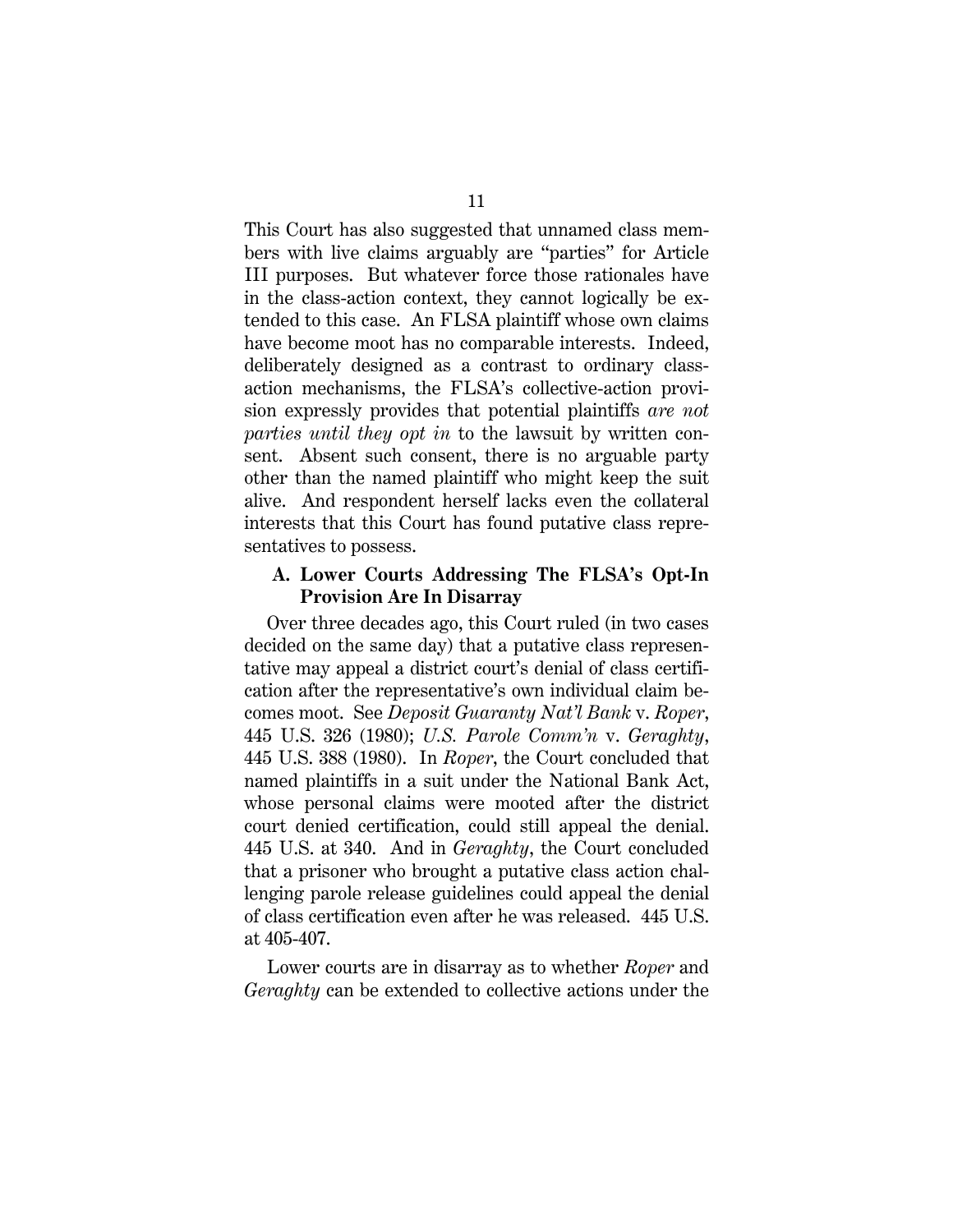FLSA, so as to permit an action to proceed after the named plaintiff no longer has a personal stake in the case. See Pet. 14-19. Notwithstanding the FLSA's express declaration that no one may be deemed a plaintiff unless they expressly choose to become one, the decision below held such actions can proceed. See Pet. App. 15a-17a, 21a-25a. The Fifth Circuit did as well. See *Sandoz* v. *Cingular Wireless LLC*, 553 F.3d 913, 922 (5th Cir. 2008). By contrast, the Ninth and Eleventh Circuits have concluded that a claim may not proceed once the only plaintiff no longer has a personal stake in the outcome of the case. See *Smith* v. *T-Mobile USA, Inc.*, 570 F.3d 1119, 1122-1123 (9th Cir. 2009); *Cameron-Grant* v. *Maxim Healthcare Servs., Inc.*, 347 F.3d 1240, 1245-1249 (11th Cir. 2003). The petition thus presents a clear split of authority among the courts of appeals.

The disarray is not limited to the courts of appeals. It also extends to district courts. Numerous district courts have concluded that a plaintiff's loss of a cognizable interest in any resulting judgment moots an FLSA collective action.3 Other district courts, however, have concluded to the contrary.4 The outcome of a federal claim

-

<sup>3</sup> See, *e.g.*, *Louisdor* v. *Am. Telecomms., Inc.*, 540 F. Supp. 2d 368, 373-374 (E.D.N.Y. 2008); *Darboe* v. *Goodwill Indus. of Greater N.Y. & N. N.J., Inc.*, 485 F. Supp. 2d 221, 224 (E.D.N.Y. 2007); *Ward* v. *Bank of N.Y.*, 455 F. Supp. 2d 262, 267 (S.D.N.Y. 2006); *Rollins* v. *Sys. Integration, Inc.*, No. 05-408, 2006 WL 3486781, at \*5 (N.D. Tex. Dec. 4, 2006); *Briggs* v. *Arthur T. Mott Real Estate LLC*, No. 06-0468, 2006 WL 3314624, at \*4 (E.D.N.Y. Nov. 14, 2006); *Vogel* v. *Am. Kiosk Mgmt.*, 371 F. Supp. 2d 122, 126-128 (D. Conn. 2005); *Taylor* v. *CompUSA, Inc.*, No. 04-718, 2004 WL 1660937, at \*2 (N.D. Ga. July 14, 2004); *Mackenzie* v. *Kindred Hosps. E., L.L.C.*, 276 F. Supp. 2d 1211, 1216-1217 (M.D. Fla. 2003).

<sup>4</sup> See, *e.g.*, *Bowens* v. *Atl. Maint. Corp.*, 546 F. Supp. 2d 55, 79 (E.D.N.Y. 2008) (noting that there "may be [a] lone plaintiff," but stating that the FLSA action was not moot because "other individu-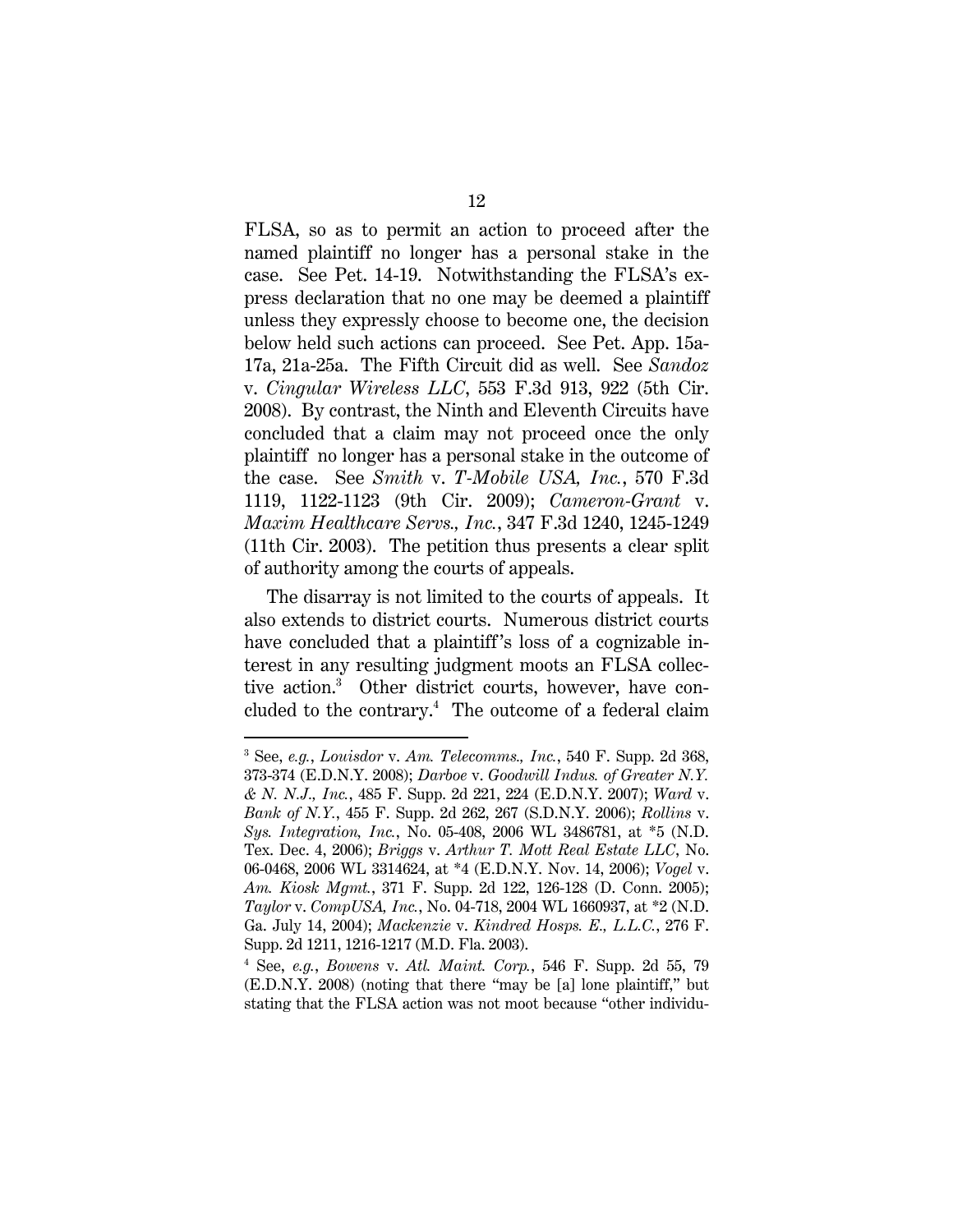should not turn on the happenstance of the district or circuit in which the suit is filed. Given the disparate results in different courts, this Court's review is warranted.

## **B. Lower Court Decisions Misconstrue This Court's Precedents As Authorizing Departure From The Case-Or-Controversy Requirement**

Review is warranted for a second reason as well. Decision after decision has undermined the constitutional case-or-controversy requirement by transplanting narrow exceptions, which are limited to certain class-action contexts, into new areas like the FLSA. Those extensions of *Roper* and *Geraghty* overlook the essential differences between opt-out class actions and opt-in FLSA collective actions.

1. In *Roper* and *Geraghty*, this Court concluded that a class-action lawsuit may survive as a live controversy for two distinct reasons. *Roper* states that the named plaintiffs could retain a personal stake "in their desire to shift part of the costs of litigation to those who will share in its benefits if the class is certified and ultimately prevails." 445 U.S. at 336. And in *Geraghty*, this Court stated that, even "after the [named plaintiff 's] claim on the merits 'expires,'" he may retain a personal stake in "the claim that he is entitled to represent a class." 445 U.S. at 402.

 *Roper* and *Geraghty*, however, both arose in the Rule 23 class-action context. As this Court has explained, an Article III "controversy" exists "between a named defendant and a member of the class represented by the named plaintiff, even though the claim of the named

 $\overline{a}$ 

als were *interested* in joining" (emphasis added)); *Roble* v. *Celestica Corp.*, 627 F. Supp. 2d 1008, 1013 (D. Minn. 2007); *Morales-Arcadio* v. *Shannon Produce Farms*, 237 F.R.D. 700, 702 (S.D. Ga. 2006).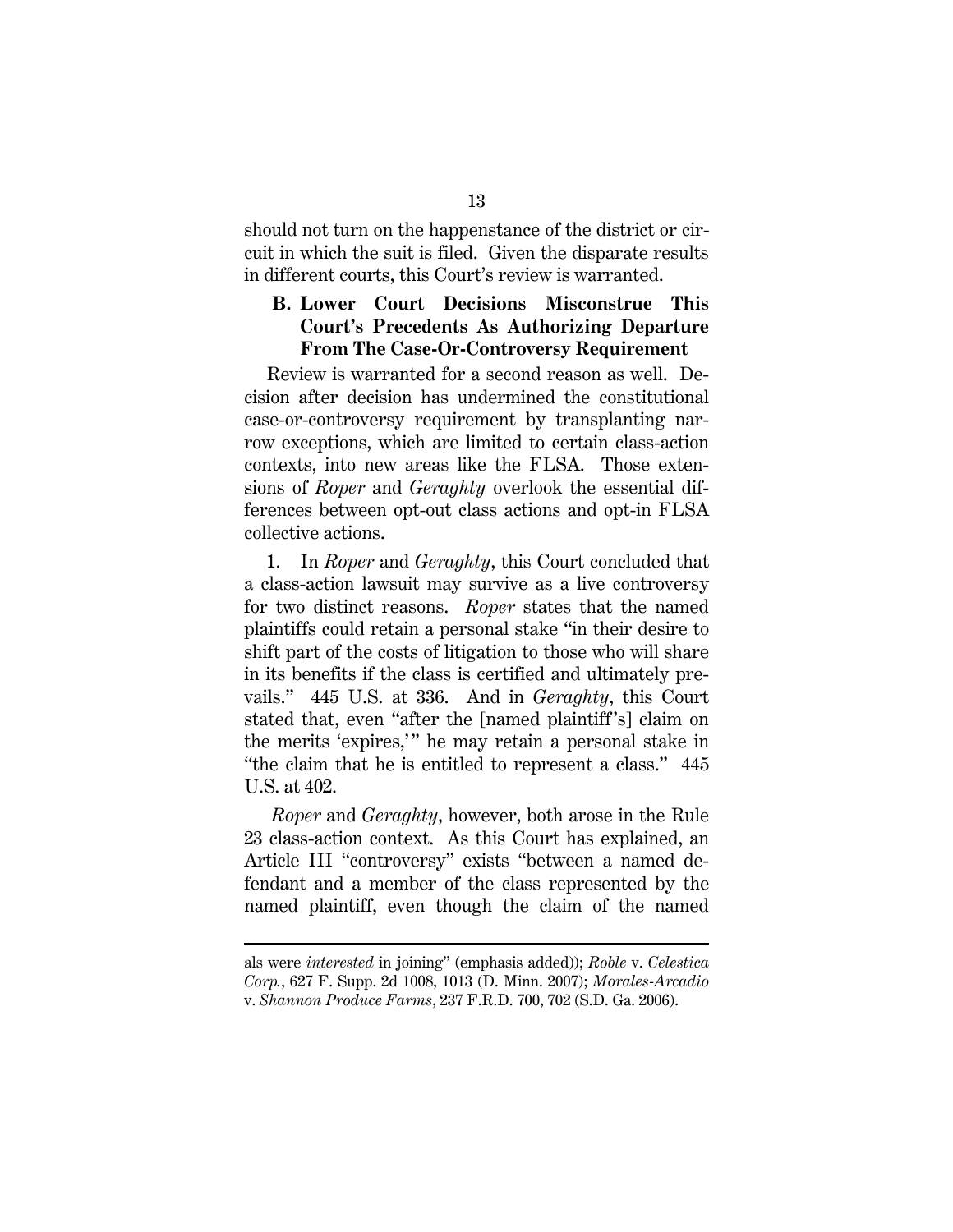plaintiff has become moot." *Sosna* v. *Iowa*, 419 U.S. 393, 402 (1975). Likewise, this Court has held that unnamed class members resemble parties in certain respects even before a class is certified. The filing of a class action, for example, "tolls the statute of limitations as to all asserted members of the class," even if unnamed class members are unaware of the suit and even if certification is later denied. *Crown, Cork & Seal Co.* v. *Parker*, 462 U.S. 345, 350 (1983) (quotation marks omitted); see also *Am. Pipe & Constr. Co.* v. *Utah*, 414 U.S. 538, 553-554 (1974). That policy is based on pragmatic concerns: "Otherwise, all class members would be forced to intervene to preserve their claims." *Devlin* v. *Scardelletti*, 536 U.S. 1, 10 (2002); see also *id.* at 9-10 ("Nonnamed class members \* \* \* may be parties for some purposes and not for others."). It also reflects the class action's "inherent representativeness," which "means that each putative class member has effectively been a party to the action" since the complaint's filing. *State Farm Mut. Auto. Ins. Co.* v. *Boellstorff*, 540 F.3d 1223, 1232-1233 (10th Cir. 2008) (quotation marks omitted).

Unnamed class members thus take on some of the characteristics of traditional parties. Consistent with that view, this Court has at times referred to unnamed members as "parties in interest," *Smith* v. *Swormstedt*, 57 U.S. 288, 303 (1854), "interested parties," *Supreme Tribe of Ben-Hur* v. *Cauble*, 255 U.S. 356, 366 (1921), and "absent parties," *Hansberry* v. *Lee*, 311 U.S. 32, 42-45 (1940). See *Roper*, 445 U.S. at 343 n.3 (Stevens, J., concurring) (noting these examples). Indeed, Justice Stevens went so far as to argue that, "when a proper class action complaint is filed, the absent members of the class should be considered parties to the case or controversy at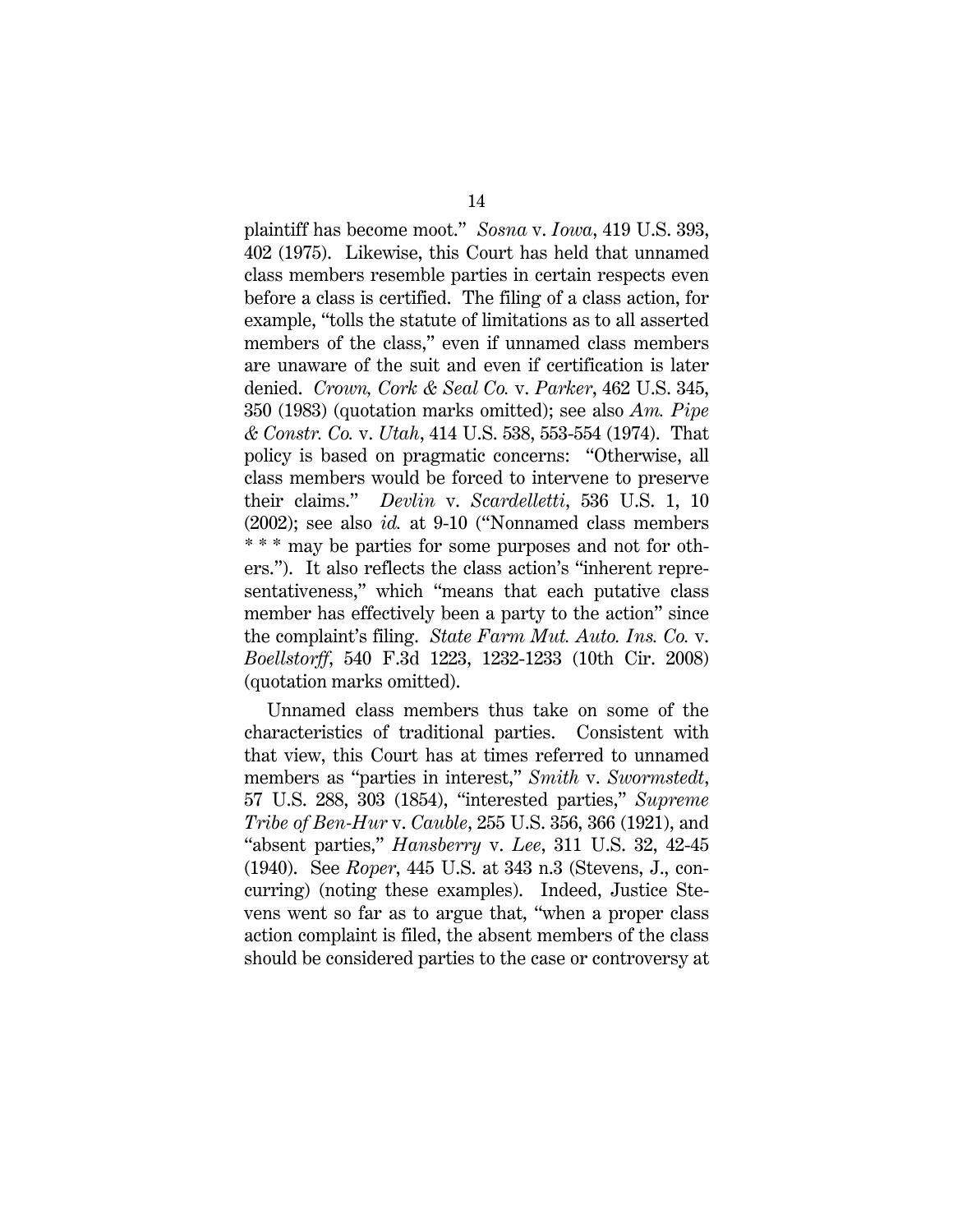least for the limited purpose of the court's Art. III jurisdiction." *Id.* at 342 (Stevens, J., concurring).

As a corollary, named plaintiffs "have fiduciary duties towards the other members of the class." *Martens* v. *Thomann*, 273 F.3d 159, 173 n.10 (2d Cir. 2001); *Crawford* v. *Equifax Payment Servs., Inc.*, 201 F.3d 877, 880 (7th Cir. 2000); *Sondel* v. *Nw. Airlines, Inc.*, 56 F.3d 934, 938-939 (8th Cir. 1995). They must "represent the collective interests of the putative class" in addition to their own interests, *Roper*, 445 U.S. at 331; see also Fed. R. Civ. P. 23(a)(4), and named and unnamed members of a certified class are bound by any resulting judgment, *Cooper* v. *Fed. Reserve Bank*, 467 U.S. 867, 874 (1984).

2. Whatever the ongoing vitality of those class-action precedents, they cannot be extended beyond their limited foundations—and they certainly cannot be extended to the FLSA. Unlike *Roper*, respondent here has no interest in sharing costs with other employees; petitioners offered to pay her costs and fees in full. Pet. App. 3a-4a. Unlike *Geraghty*, a named plaintiff has no procedural interest in representing other employees; an FLSA plaintiff "does not have a procedural right to represent a class in the absence of any opt-in plaintiffs." *Smith* v. *T-Mobile USA Inc.*, 570 F.3d 1119, 1122 (9th Cir. 2009). And unlike Rule 23, the FLSA creates a "collective action" under which no one is, or becomes, a "party" unless they consent to become one. 29 U.S.C. § 216(b). Thus, respondent has no interest in the litigation's outcome.

Nor do unnamed, unidentified employees have a status under the FLSA that even remotely resembles those of parties (or unnamed class members). Congress designed the FLSA's collective-action mechanism to *distinguish*  collective suits under the FLSA from class actions and to prevent a flood of suits: "In 1938, Congress gave em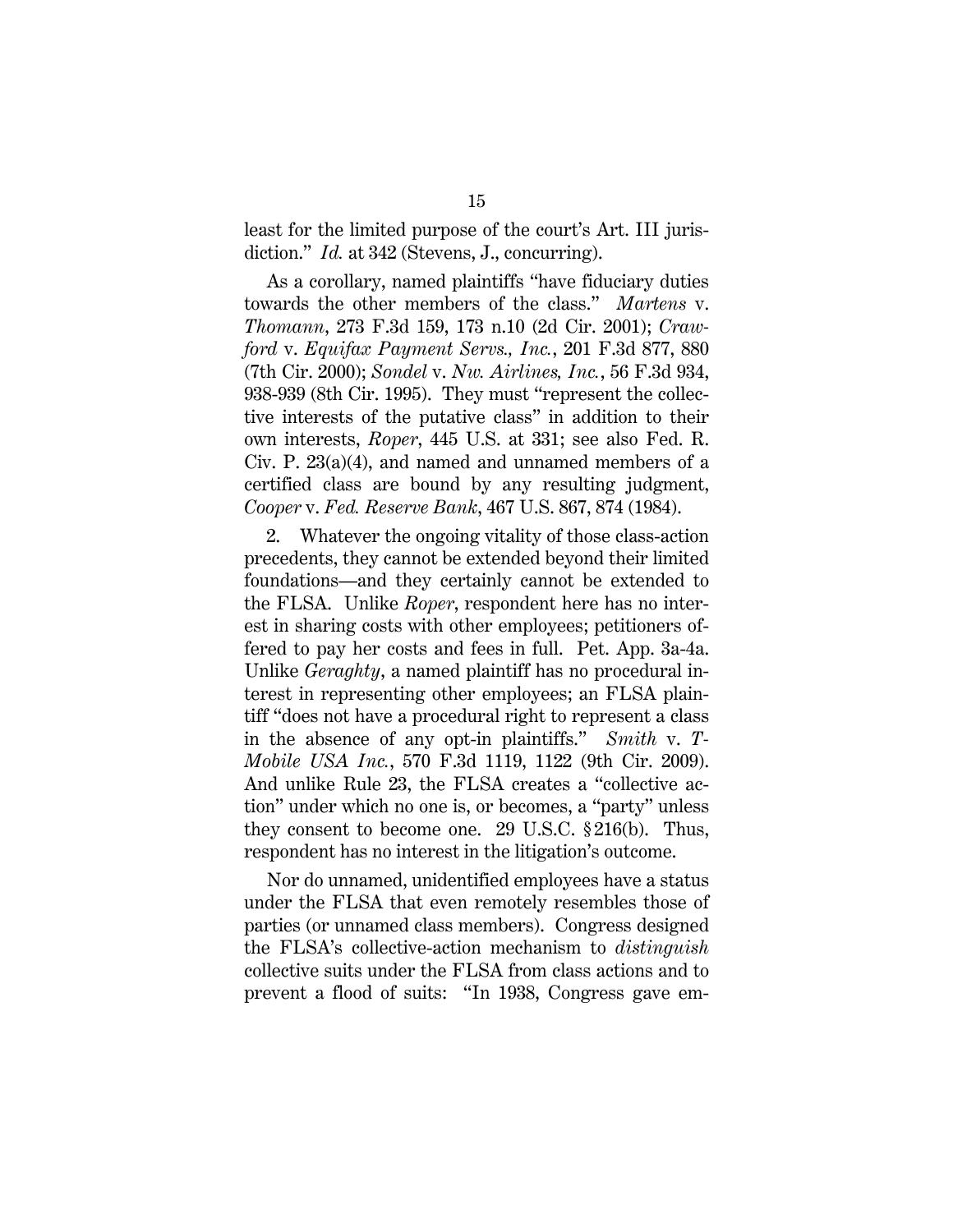ployees and their 'representatives' the right to bring actions to recover amounts due under the FLSA." *Hoffmann-LaRoche, Inc.* v. *Sperling*, 493 U.S. 165, 173 (1989). "No written consent requirement of joinder was specified by the statute." *Ibid.* The ease with which suits could be brought led to "a flood of suits under the FLSA." *Arrington* v. *Nat'l Broad. Co.*, 531 F. Supp. 498, 500 (D.D.C. 1982). For example, "[i]n the seven-month period from July 1, 1946 to January 31, 1947, 1,913 \* \* \* cases were filed in the federal courts," and most "involved very large allegations of liability." *Id.* at 500 n.5 (citing 93 Cong. Rec. 2087-2088 (1947) (remarks of Senator Donnell)).

Less than a decade later, Congress fixed the problem. Because of "excessive litigation spawned by plaintiffs lacking a personal interest in the outcome, the representative action by plaintiffs not themselves possessing claims was abolished, and the requirement that an employee file a written consent was added." *Hoffmann-LaRoche*, 493 U.S. at 173. The result of that 1947 amendment was to "limit[] private FLSA plaintiffs to employees who asserted claims in their own right and free[] employers of the burden of representative actions." *Ibid.*; see also *Cameron-Grant*, 347 F.3d at 1248. The opt-in provision thus sought to "prevent large group actions, with their vast allegations of liability, from being brought on behalf of employees who had no real involvement in, or knowledge of, the lawsuit." *Arrington*, 531 F. Supp. at 501.

The differences between opting in under the FLSA and the Rule 23 class action render the two mechanisms "mutually exclusive and irreconcilable." *LaChapelle* v. *Owens-Illinois, Inc.*, 513 F.2d 286, 289 (5th Cir. 1975). Although members of an uncertified class might be con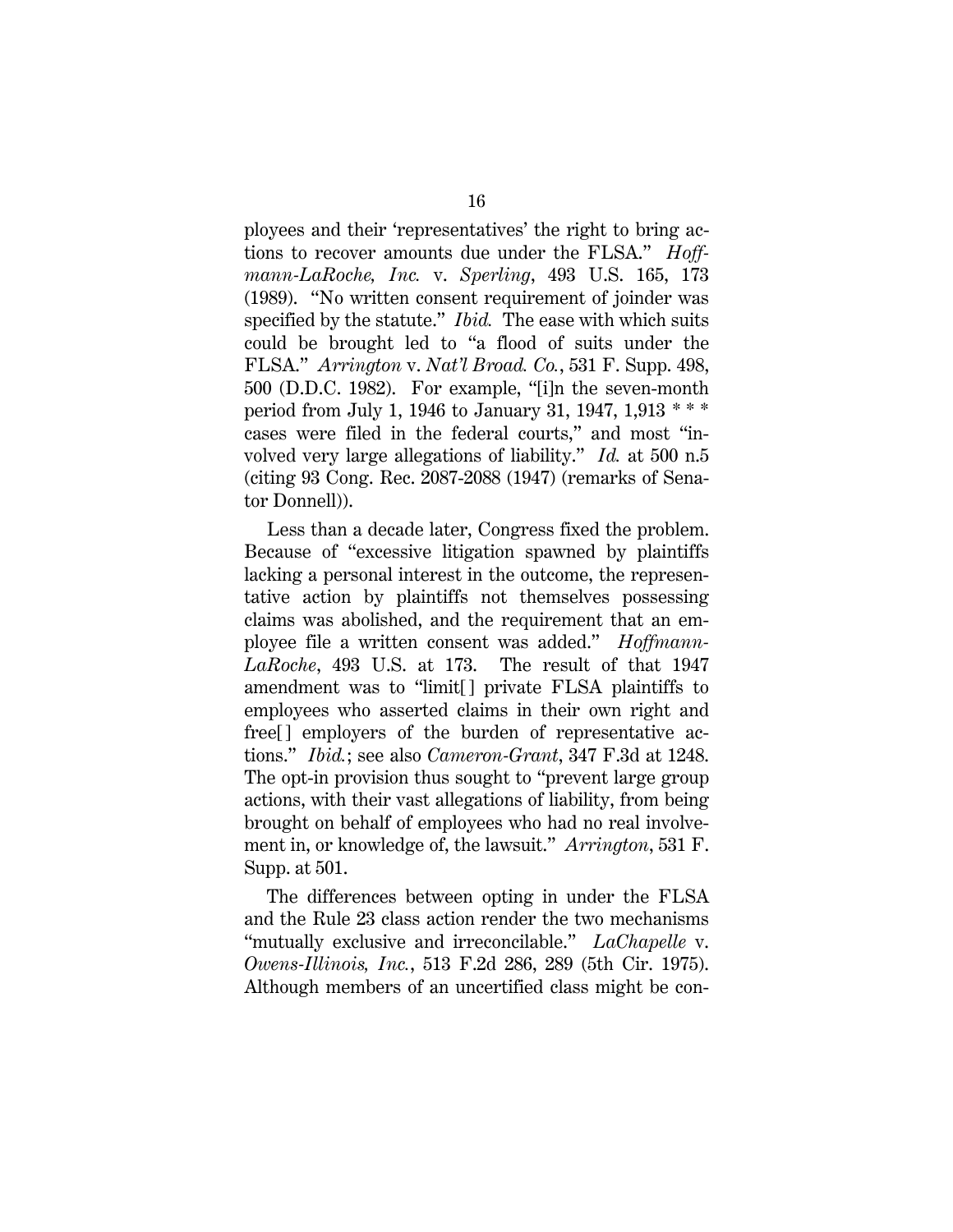sidered "parties for some purposes," *Devlin*, 536 U.S. at 9-10, the FLSA's text forecloses that treatment of potential collective-action plaintiffs: "*No employee shall be a party plaintiff* to any such action unless he gives his consent in writing." 29 U.S.C. § 216(b) (emphasis added).

Other aspects of the collective-action device confirm that categorically different approach. Under the FLSA, non-parties do not have their claims tolled when a named plaintiff files a complaint. See 29 U.S.C. § 256(a)-(b). Nor are non-parties bound by the outcome of any FLSA suit. And far from owing any fiduciary duties toward nonparties, a named FLSA plaintiff "has no independent right to represent a class that would preserve a personal stake in the outcome for jurisdictional purposes; his right to represent a class depends entirely on whether other plaintiffs have opted in." *Smith*, 570 F.3d at 1123. The opt-in mechanism under the FLSA is thus "a fundamentally different creature than the Rule 23 class action." *Cameron-Grant*, 347 F.3d at 1249; see *LaChapelle*, 513 F.2d at 288 (describing the "fundamental, irreconcilable difference" between the two mechanisms).

Despite those fundamental differences, the decision below superimposed the mootness doctrine as it is applied to class actions onto the FLSA's opt-in provision. See Pet. App. 11a-14a, *id.* at 21a-27a. The Fifth Circuit has likewise stated that the differences between the two mechanisms "do not compel a different result." *Sandoz*, 553 F.3d at 920. But those statements defy the foundations of *Roper* and *Geraghty*. And they ignore the pragmatic rationales underpinning the effort to relax, in the limited context of class actions, the traditional requirement that the actual plaintiff have an ongoing and concrete interest in the judgment. Absent class members, for example, may have sufficient interests, and may be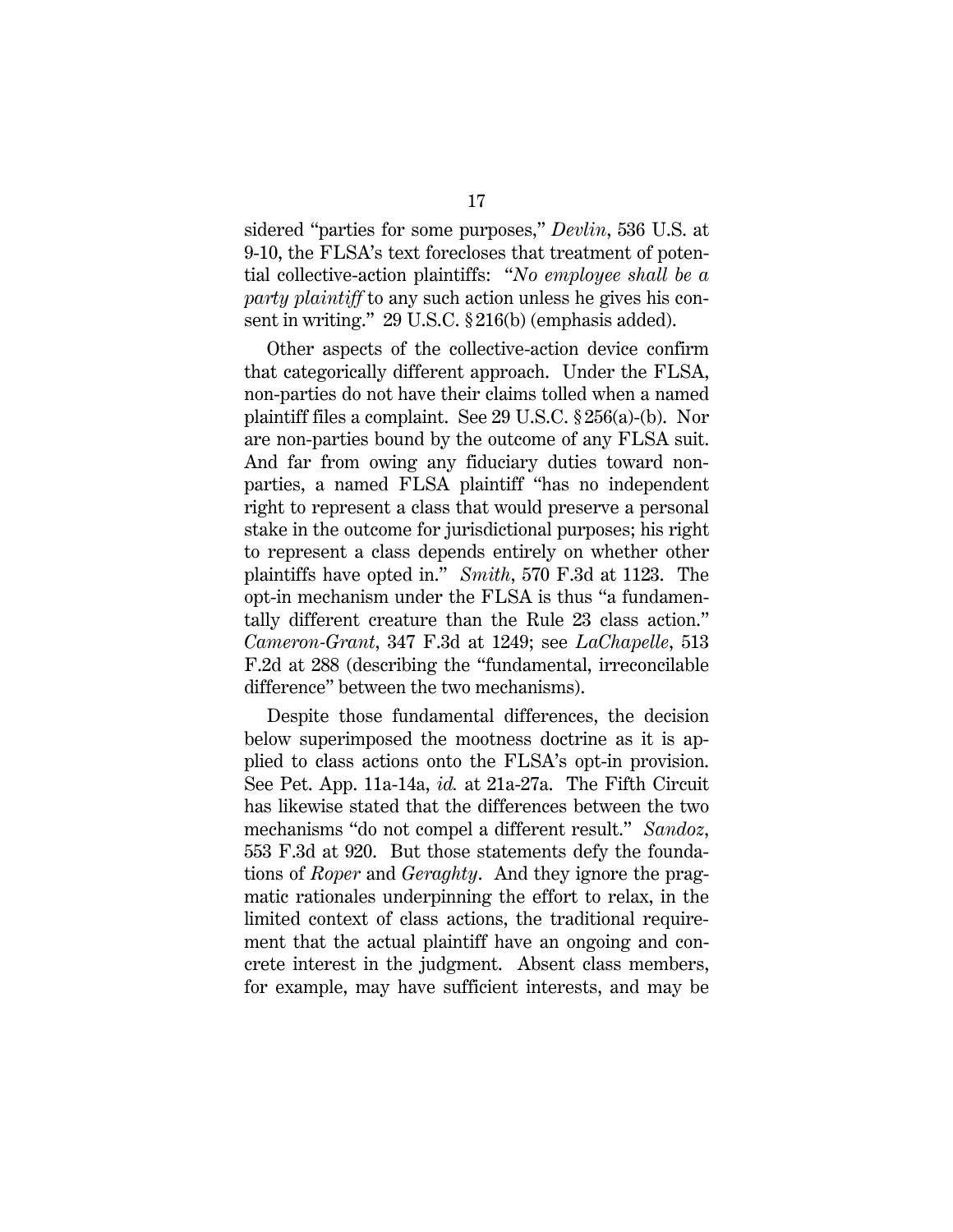sufficiently like actual parties, to prevent mootness. The same thing cannot be said of as-yet-unidentified employees who, by statute, are not parties unless they elect in writing to become parties, who have not so elected, and who are as a result not affected by any judgment in the case. Consequently, when the only identifiable plaintiff 's claims become moot, so too does the case; no plaintiff with a live claim remains before the court.<sup>5</sup> The Third Circuit's contrary ruling warrants review.

<u>.</u>

<sup>&</sup>lt;sup>5</sup> Nor do any of this Court's other narrowly crafted exceptions to mootness apply to plaintiffless FLSA suits. A case might not be moot if it is "capable of repetition, yet evading review." *Honig*, 484 U.S. at 318 (quotation marks omitted). Under that exception, a case is justiciable if "(1) the challenged action was in its duration too short to be fully litigated prior to its cessation or expiration, and (2) there was a reasonable expectation that the same complaining party would be subjected to the same action again." *Weinstein* v. *Bradford*, 423 U.S. 147, 149 (1975). But allegations of FLSA violations will rarely meet this exception. Here, for example, respondent alleged that a company policy violated the law. Pet. App. 3a. And a case might not be moot upon "a defendant's voluntary cessation of a challenged practice" because the defendant would be "free to return to his old ways." *Laidlaw*, 528 U.S. at 189 (quotation marks omitted). But h ere, respondent challenges a policy rather than fleeting alleged behavior. Finally, a case challenging the validity of a criminal sentence might not be moot if there is "some concrete and continuing injury other than the now-ended incarceration or parole—some 'collateral consequence' of the conviction." *Spencer*, 523 U.S. at 7. That exception obviously has no application here. In short, because this plaintiffless suit neither satisfies the mootness doctrine's requirements nor meets any of that doctrine's exceptions, it presents no Article III case or controversy.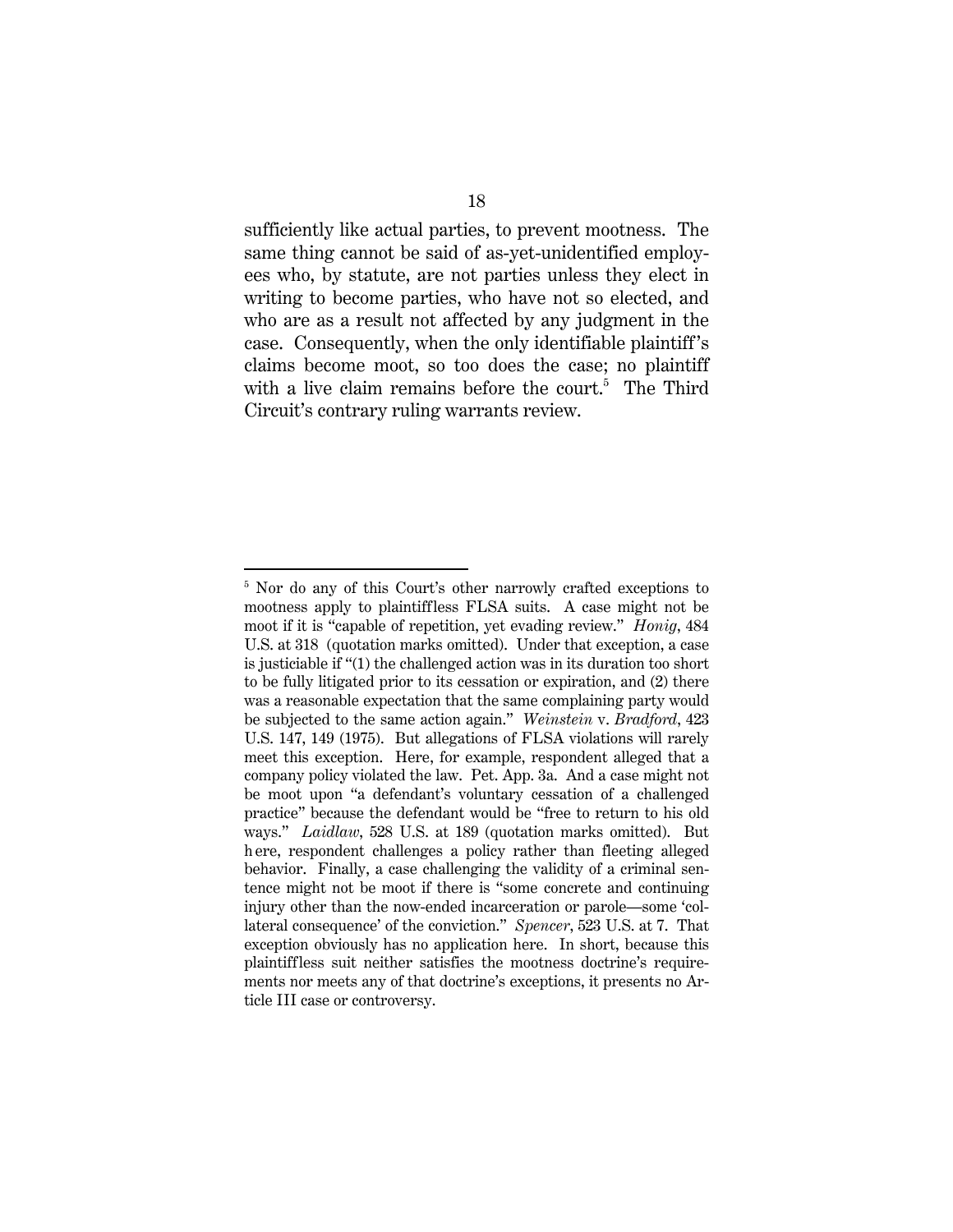## **C. Lower Courts Inconsistently Apply** *Roper* **And**  *Geraghty* **To Named Representatives Whose Claims Have Become Moot Before A Class Certification Motion Has Been Filed**

The current controversy has ramifications that extend well beyond the FLSA and similar statutes. It has profound implications for pre-certification putative class actions as well. While the interests of absent class members may arguably be sufficient to prevent a class action from becoming moot notwithstanding extinguishment of the named representative's claims, the lower federal courts are divided over the circumstances that will support that result. That division reflects broader disagreement over the scope and meaning of *Roper* and *Geraghty*—issues that a decision in this case would resolve.

1. Although *Roper* and *Geraghty* are now three decades old, lower federal courts increasingly struggle to define their scope. For example, some courts, like the Seventh Circuit, hold that a putative class action cannot continue if the named plaintiff loses her personal stake in the case before any class certification motion is filed. $6$ Other circuits have ruled the opposite way, permitting a case to continue even if a putative class representative loses her interest in the outcome early in the case, before a class certification motion is filed.<sup>7</sup> More broadly, courts

-

<sup>6</sup> See *Damasco* v. *Clearwire Corp.*, 662 F.3d 891, 895 (7th Cir. 2011) ("[A] plaintiff cannot avoid mootness by moving for class certification after receiving an offer of full relief.").

<sup>7</sup> See *Pitts* v. *Terrible Herbst, Inc.*, 653 F.3d 1081, 1091-1092 (9th Cir. 2011) ("[A]n unaccepted Rule 68 offer of judgment—for the full amount of the named plaintiff 's individual claim and made before the named plaintiff files a motion for class certification—does not moot a class action."); *Weiss* v. *Regal Collections*, 385 F.3d 337, 348 (3d Cir. 2004) ("Absent undue delay in filing a motion for class certification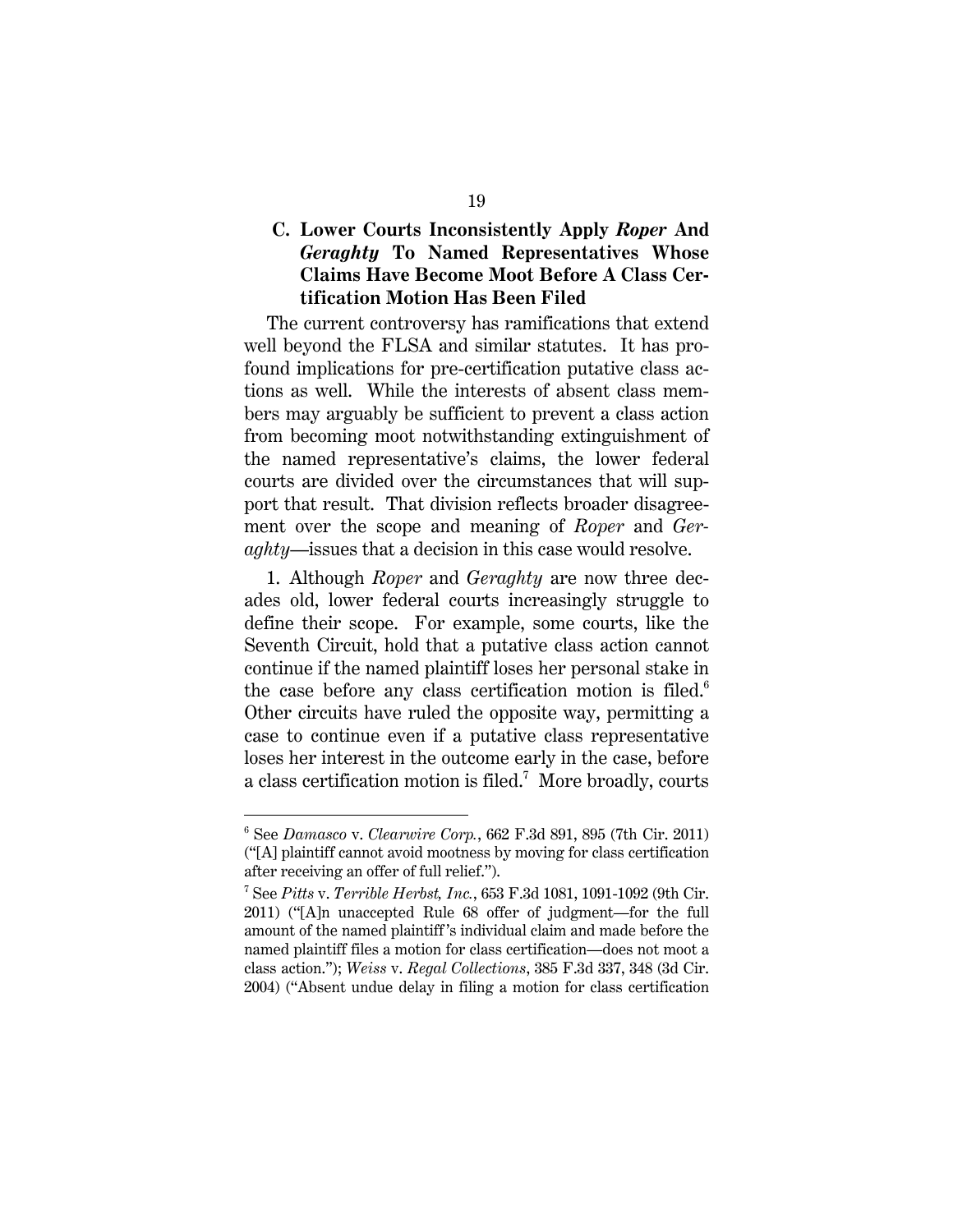are in disagreement over whether a plaintiff who loses a cognizable interest in any resulting judgment prior to class certification may proceed with the lawsuit. $8$  As these cases demonstrate, the relationship between precertification putative class actions and mootness is unsettled at best.

A decision in this case has the potential to provide much-needed guidance in this unsettled area of law. The uncertainty about the scope of *Roper* and *Geraghty* whether they apply in class actions before the class certification motion has been filed or, in this case, to FLSA actions before anyone else has met the statutory requirement of consenting to become a party—reflects controversy about the meaning of those decisions and their consistency with this Court's more recent (and more demanding) case-or-controversy precedents. A decision in this case would go a great distance to clarifying the current boundaries of *Roper* and *Geraghty*. This Court has recently announced that an "unnamed member of a pro-

 $\overline{a}$ 

<sup>\* \* \*</sup> where a defendant makes a Rule 68 offer to an individual claim that has the effect of mooting possible class relief asserted in the complaint, the appropriate course is to relate the certification motion back to the filing of the class complaint.").

<sup>8</sup> Compare, *e.g.*, *Damasco*, 662 F.3d at 895 ("[W]e have long held that a defendant cannot moot a case by making an offer *after* a plaintiff moves to certify a class."), and *Lucero* v. *Bureau of Collection Recovery, Inc.*, 639 F.3d 1239, 1249-1250 (10th Cir. 2011), with *Cruz* v. *Farquharson*, 252 F.3d 530, 533 (1st Cir. 2001) ("Despite the fact that a case is brought as a putative class action, it ordinarily must be dismissed as moot if no decision on class certification has occurred by the time that the individual claims of all named plaintiffs have been fully resolved."). Cf. *Fox* v. *Bd. of Trs. of State Univ. of N.Y.*, 42 F.3d 135, 144 (2d Cir. 1994) (denying named plaintiffs' leave to amend class-action complaint to add another plaintiff, "conclud[ing] that once a case is moot, it is no longer justiciable in federal court and must be dismissed").